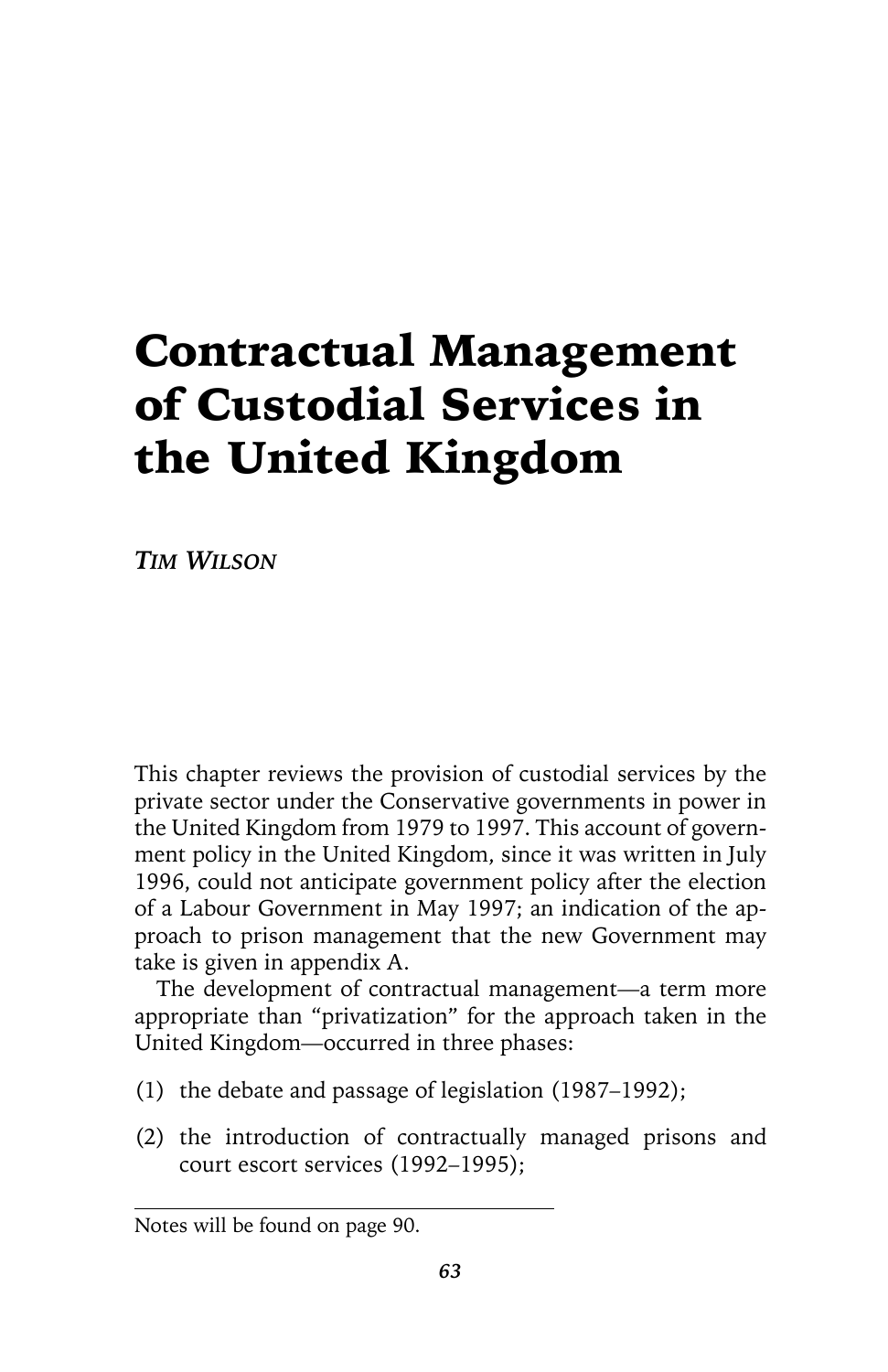(3) the letting of contracts under the Government's Private Finance Initiative (PFI) for the private design, construction, management, and financing of prisons (DCMF) (1995– 1997).

## Background

Her Majesty's Prison Service is the only penal service within England and Wales entrusted with criminal and the small number of civil prisoners. It is also responsible for some immigration detainees (others are held by contractors<sup>1</sup> appointed directly by the Immigration Service or that service itself). There are separate prison services responsible for Scotland and Northern Ireland but, while these have contracted some functional services such as catering and building maintenance, at the time of writing they have not awarded any contracts for the management of prisons.

## *Population*

The population of England and Wales is 51.6 million. The prison population, after a period of rapid growth, exceeded 54,600 by July 1996.

Of equal significance are the changes within the overall prisons population. Over the last 10 years, the proportion of sentenced prisoners convicted of violent or drugs-related offences has increased from 39 percent to 59 percent; the number of adults serving determinate sentences of four years or more has doubled from about 6,500 to 13,000; and the number of "lifers" has gone up by about a third to some 3,000.

There are some 130 prisons and young-offender institutions, ranging in size from 60 places or so to well over 1000 places. These prisons and institutions are located in a variety of buildings, including former grand houses, military camps and, more commonly, Victorian gaols as well as the 22 new medium and high security prisons built since 1979.

In the 1996/97 financial year, the Prison Service's estimated outturn for running costs is £1.4 billion (approximately \$3 billion in Canadian currency). Capital expenditure will account for an additional £117 million (CDN\$246 million). This will be funded from an overall budget for the criminal justice system of £10.1 billion (CDN\$21.2 billion). The average annual cost per prisoner was £24,266 (approximately CDN\$55,800).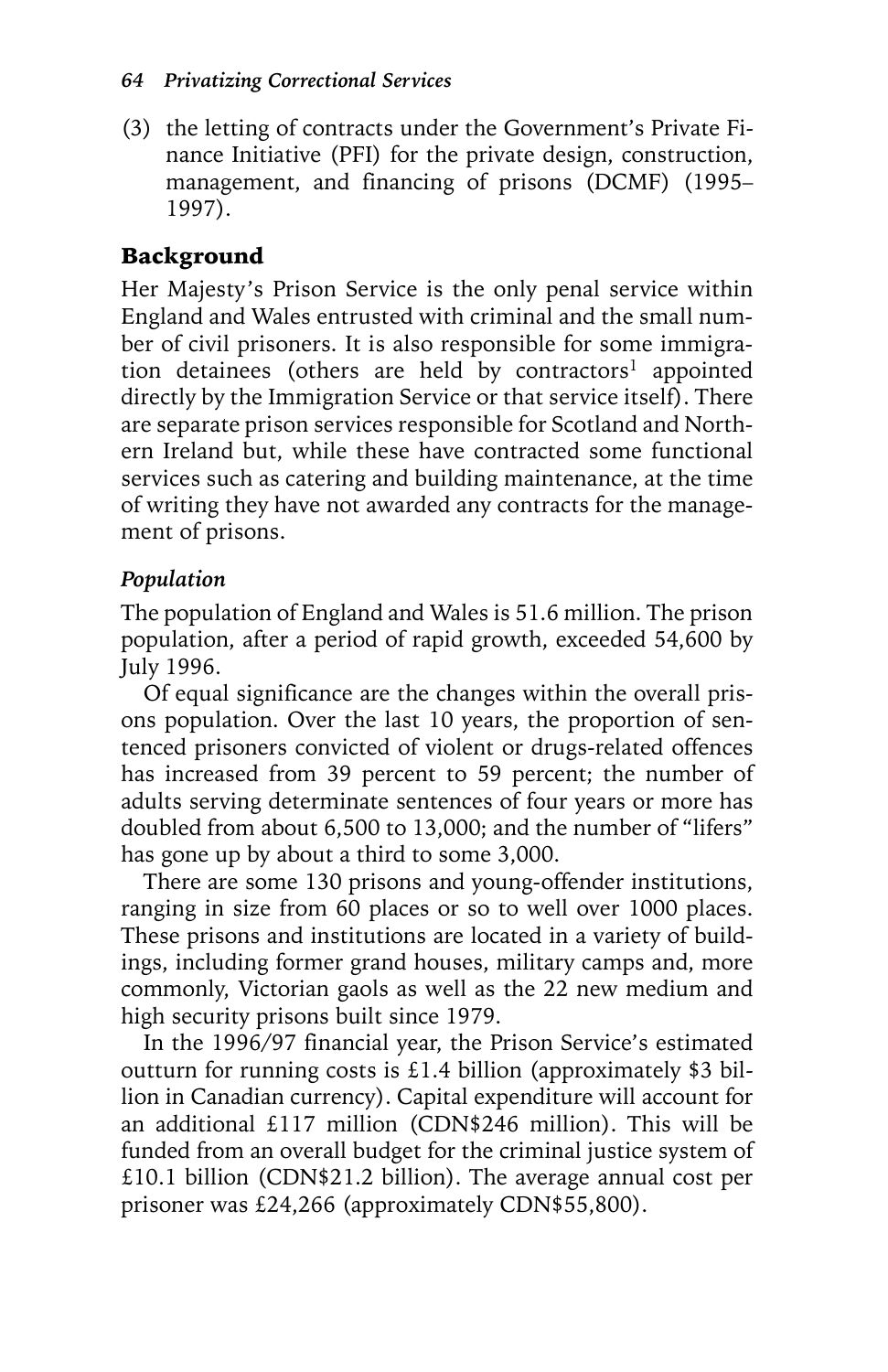#### *Characteristics of the Prison Service*

Nearly all medium-security, and all higher-security prisoners are held in single or double cells, which are designed to provide a considerable degree of privacy. Dormitories are being phased out even at low-security and open prisons.

Staff are unarmed, relying instead upon a combination of physical barriers, operational procedures, and a high level of direct contact with prisoners. A modern English prison is surrounded by a concrete wall and an inner fence. It has only one point in the perimeter for entrances and exits. The cells are envelopes of concrete and steel, within larger secure envelopes, the houseblock or wings.

Prisons are organized on managerial/supervisory lines: although not allowed by law to strike, staff are highly unionized and there is no semi-military rank structure or ethos.

With a massive modernization and new construction program, "slopping out" (the use of a bucket instead of a lavatory and wash basin in the cell) ended in older prisons in 1995, but there remains a major legacy of older buildings that require major refurbishment or are expensive to run.

A great deal of emphasis is placed on the time prisoners are unlocked—12 hours a day or more for 37.5 percent of the population in 1995/96—and upon purposeful activity (work, education, and training) amounting to 25.2 hours on average a week. Wages are always paid for work and participation in education courses. The rate is on average £7.00 per week (about CDN\$15), but there are pilot schemes paying £23 or more per week.

Whenever possible, prisoners are held close to home. We encourage frequent visitation; most take place as "contact visits"; *i.e*. visits where there is no barrier preventing physical contact between prisoner and visitor. We seek to counter the risk of drug abuse resulting from frequent contacts by increasing surveillance via closed-circuit television and the mandatory testing of inmates for drugs. At many establishments, prisoners—particularly those who are qualified for standard or higher privileges wear their own clothes.

#### *Rapid change in the Prison Service*

No longer a department of the Home Office, the Prison Service is now an agency with more powers devolved upon it and its director general now has a more public role. The Prison Service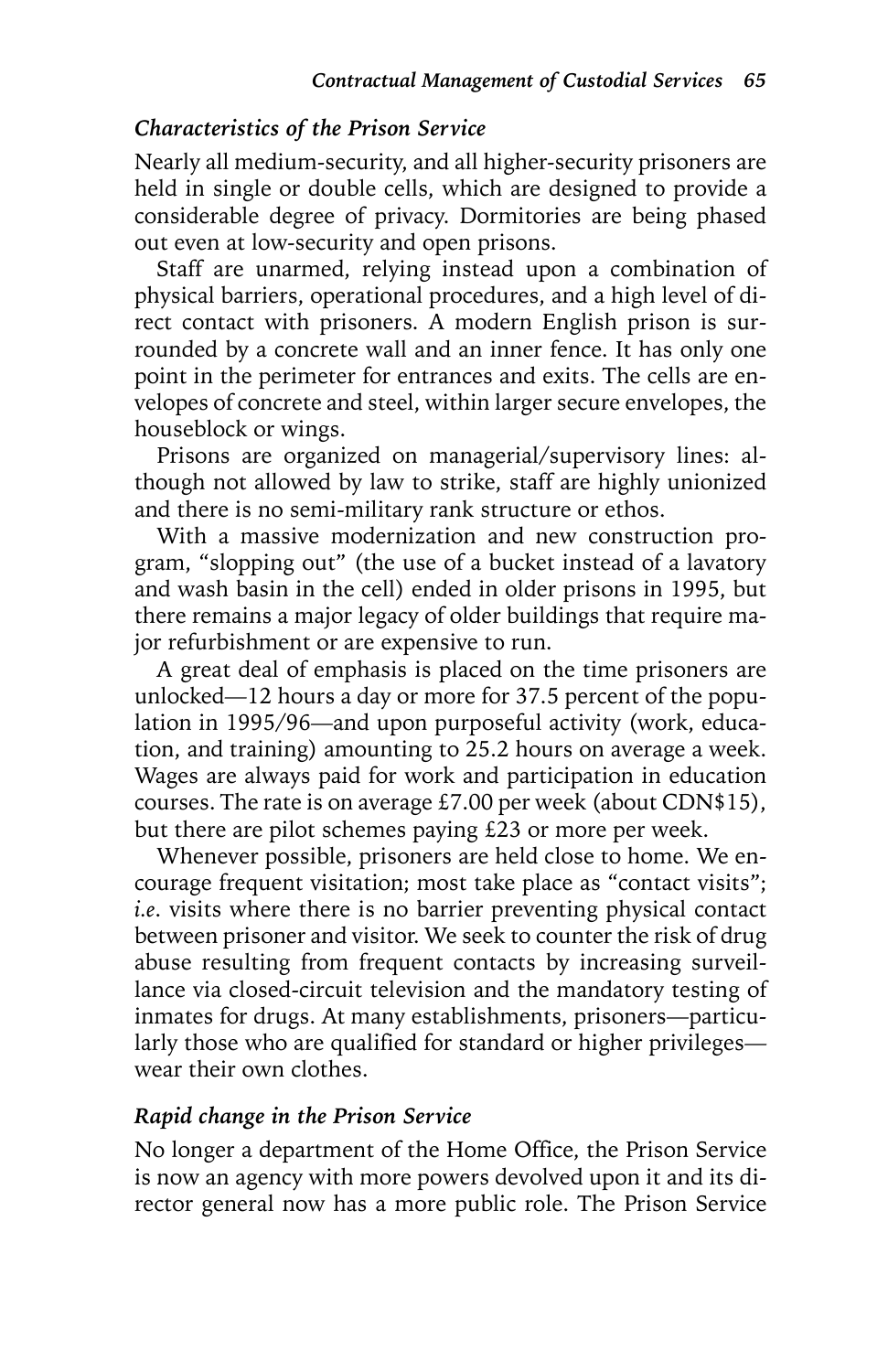was formerly organized as a London-based headquarters dominated by administrators and directing "outstations" but its the ethos has now shifted to management through the operational line, with a major devolution of additional (non-custodial) management responsibilities to the governors of prisons.

While 1995 and 1996 saw a sharply increased focus on security following two high-profile escapes from maximum security prisons, in fact during the last three years, escapes have been cut by 78 percent. Measures such as mandatory testing and more structured incentives schemes to encourage good behaviour are helping to create more drug-free, structured, and controlled regimes.

#### Involvement of the private sector

In 1987, following a visit to the United States, a House of Commons Select Committee recommended that, as an experiment, private-sector companies should tender for the construction and management of prisons, particularly remand centres for unsentenced prisoners. This was followed by a Green Paper (1988) intended to encourage informed discussion coupled with work by consultants on the option of private-sector involvement. The objective was:

to improve the cost-effectiveness of the remand system by ... making additional remand accommodation available more quickly and flexibly than would otherwise be possible ... thus accelerating the ... elimination of overcrowding and improving conditions for remand prisoners. (UK, Home Office 1988: 9, para. 51)

This passage captures the essential link between greater cost-effectiveness and improved conditions during the development of contractual management.

Having considered the responses to the Green Paper and the results of feasibility work by consultants, the Government announced on March 1, 1989 that contracting the construction and operation of remand centres was feasible in practice and acceptable in principle. It was also announced that the contracting-out of court-escort (*i.e*., transfer) duties should go ahead. This reflected earlier studies that identified a wasteful duplication of effort and inefficiency within the police and prison services. Further, because of the priority that had to be given to the courts, court-escort and custodial duties had to be undertaken frequently at the expense of maintaining the quality of prison regimes.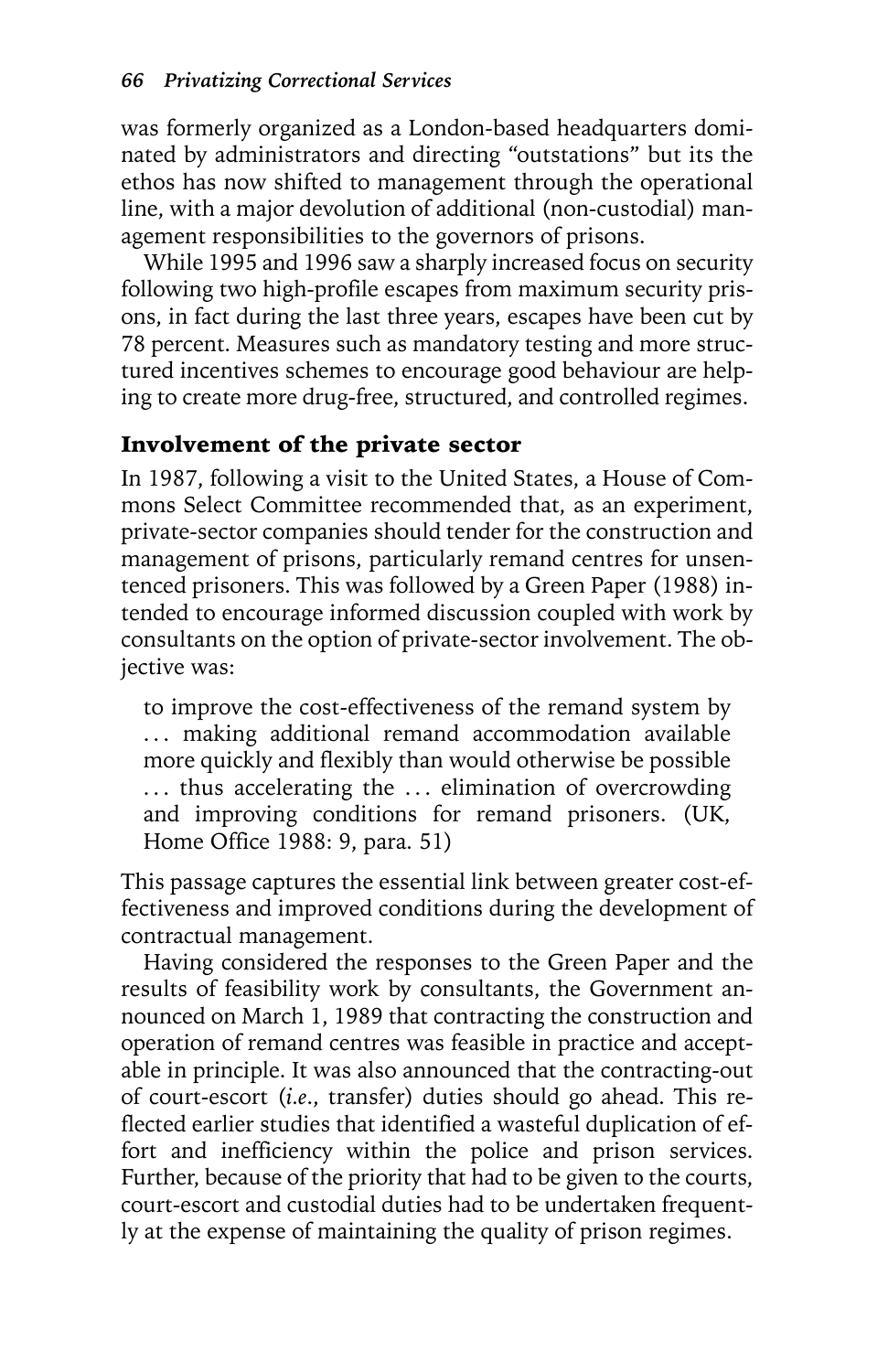# The Legislation

The resulting legislation, the Criminal Justice Act 1991, provided the necessary legislative framework of safeguards, controls, and accountability. In addition to the public scrutiny that applies also to directly managed prisons—detailed external audit by Her Majesty's Chief Inspector of Prisons; regular visits by the local community watchdog body, the Board of Visitors; direct and unfettered access for prisoners to senior Prison Service management, the Prison Ombudsman, the courts (via a state-funded legal aid scheme) and to members of Parliament—there is a government official at a contractually managed prison 365 days a year. This official, the Controller (Prison Service governor grade) together with his deputy controller monitor contract compliance. Also, under statute, they alone, not the contractor's staff (including the Director who manages the prison), are responsible for:

- authorizing temporary release from custody
- conducting disciplinary adjudications against prisoners
- authorizing the removal of prisoners from association in the interests of good order or self-protection and the use of restraints
- investigating allegations against staff.

The arrangements for court escort services are slightly different as they provide monitors, not controllers, as well as lay observers who have a role in respect of those in police custody similar to that of a Board of Visitors in the prisons.

Custodial duties and powers at contracted prisons are entrusted to prisoner custody officers, who are vetted prior to employment by the Prison Service as well as by their employers, and trained to an approved syllabus. In 1994, the legislation was amended so that prisoner custody officers and contractually managed prisons can be fully integrated in the Prison Service's mutual aid arrangements to deal with serious incidents. Thus, assistance will come from the nearest prison irrespective of who manages it and of what prison requires assistance. The director of a contractually managed prison (equivalent of the prison governor or warden) must be a Prisoner Custody Officer (PCO) specially approved by the Home Secretary. Finally, the Prison Service is empowered, should it appear to the Home Secretary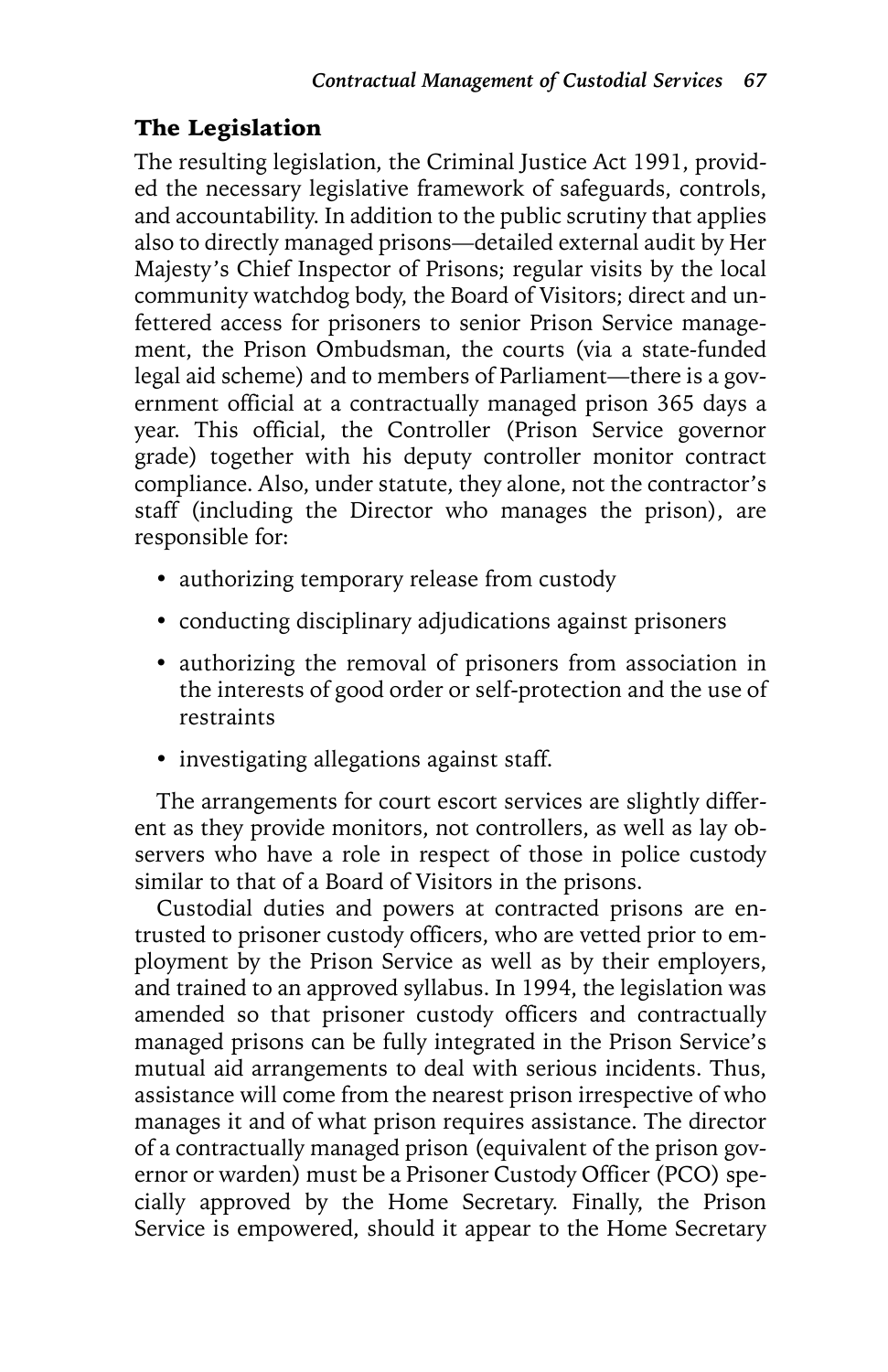that the director has lost, or is likely to lose, effective control of the prison or any part of it, to take over the facility in order to protect life or to prevent serious damage to property.

The last point to be made about this legislation is that, when originally presented to Parliament, contractualization was restricted to escort services and the custody of remand prisoners. A power was added to the Bill to extend contractualization to the management of new and existing prisons holding sentenced prisoners.

#### Current contracts

The award of contracts has been determined largely by the pace of new construction and an assessment of bids in terms of three criteria, price, deliverability, and quality. The three most recently constructed secure prisons were reserved for contractual management and no in-house bids were allowed, with the following results:

- (1) The Wolds Remand Prison (designed normally to hold 320 remand prisoners) was awarded to Group 4 Prison and Court Services Ltd., a subsidiary of Group 4 International Corrections BV, itself a wholly owned division of Group 4 Securities (International) BV. Wolds Remand Prison opened in April 1992. Group 4 had never run a prison but have a 90 year record in the private security industry and already held important government contracts. In addition to recruiting some senior staff from the Prison Service, they employed Carter Goble Associates to assist them on prison planning and operational programs.
- (2) Blakenhurst Prison (designed for a mixed population of 649 male prisoners) opened in May 1993 and is managed by United Kingdom Detention Services (UKDS), a consortium owned initially by two British construction companies, Sir Robert McAlpine & Sons and John Mowlems & Co., and the Corrections Corporation of America (Mowlems are no longer members of this consortium).
- (3) Doncaster Prison (mixed population of 771 male prisoners) opened in June 1994, run by Premier Prison Services Ltd., which is jointly owned by Serco Ltd. and Wackenhut Corrections Corporation.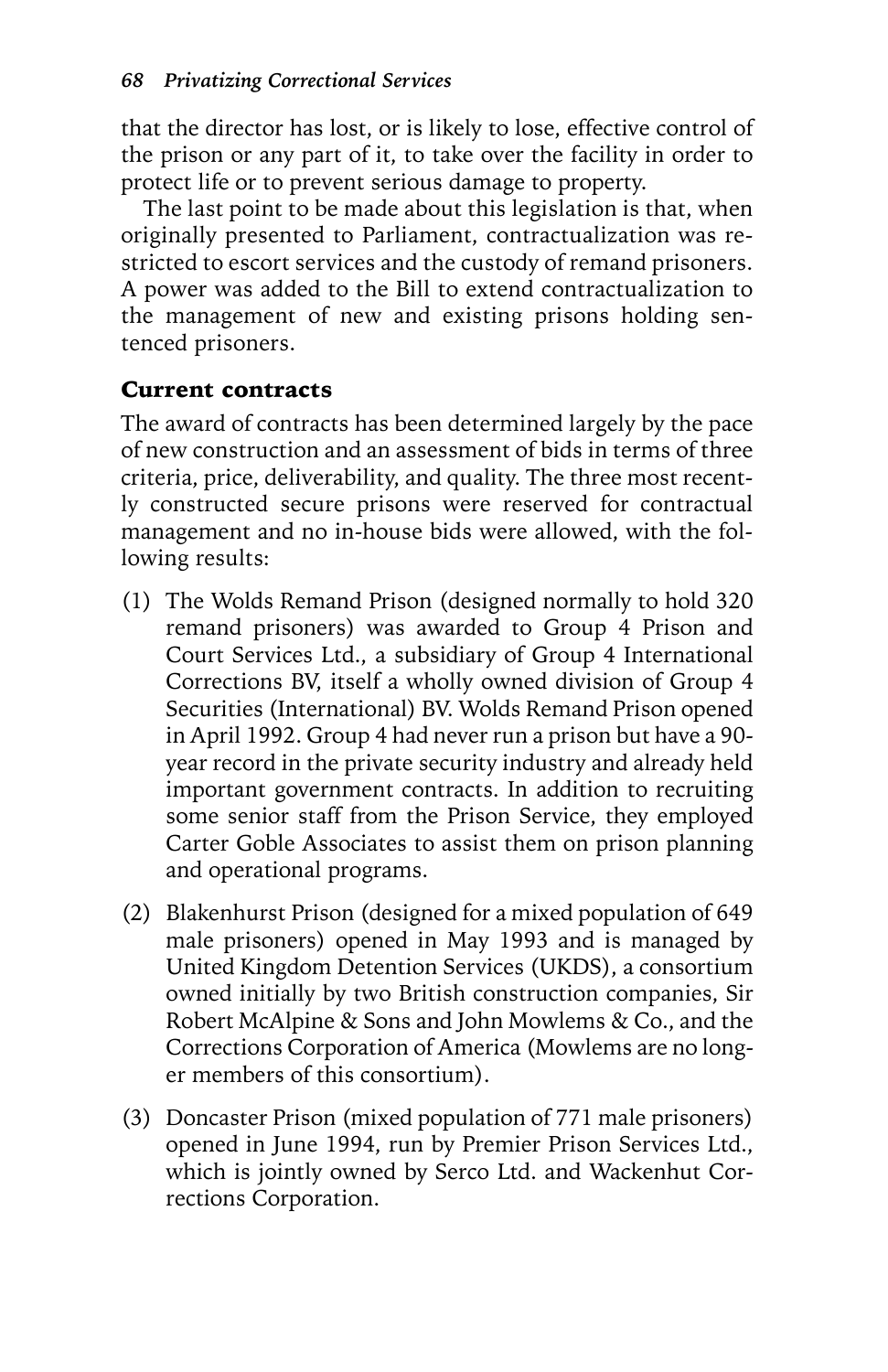The Prison Service competed against contractors, however, for Manchester Prison—virtually rebuilt after a major riot in 1990 and the Prison Service's first "fast-build" prison, Buckley Hall constructed on the site of a former young offender institution.

- (1) Manchester Prison was awarded to an in-house bidding team and its service-level agreement took effect in March 1994, with a 6.8 percent saving in running costs and with major improvements in the quality of service. For example, the present daily time out of cell of 11 hours is almost equivalent to the weekly hours out of cell before the riot.
- (2) Buckley Hall Prison (a 350-place medium-security training prison) was awarded to Group 4 and opened initially with inmates in temporary accommodation for a maximum of 90 inmates. The site became fully operational in July 1995.

Against the background of this steady increase in contractually managed capacity (4 percent<sup>2</sup> of the total population in May 1996) Ministers and the Prison Service took two key decisions that have shaped a partnership between the Prison Service and private operators. When the Prison Service became an executive agency in April 1993, it was decided that the Contracts and Competition Group (under an earlier name), which had previously reported directly to the Permanent Secretary (the most senior official) in the Home office and not to the Director General, should become part of the Prison Service. Eventually this allowed the contractual prisons to become integrated with the Prison Service's operational line so that, after the procurement phase, the Area Manager (who is responsible for Prison Service establishments in the prison's vicinity), rather than the Contracts and Competition Group, became the contractor's client. This has undoubtedly contributed greatly to acceptance at a working level within the Prison Service of the need to co-operate on a daily basis with contractual prisons. A common identity within an area has encouraged recognition of, and cooperation with, directors and prisoner custody officers as fellow professionals.

At the same time, a target for the number of contractually managed prisons in the initial phase of development was set. In September 1993, the Home Secretary announced that some 10 percent of establishments (13 in all) would be so managed.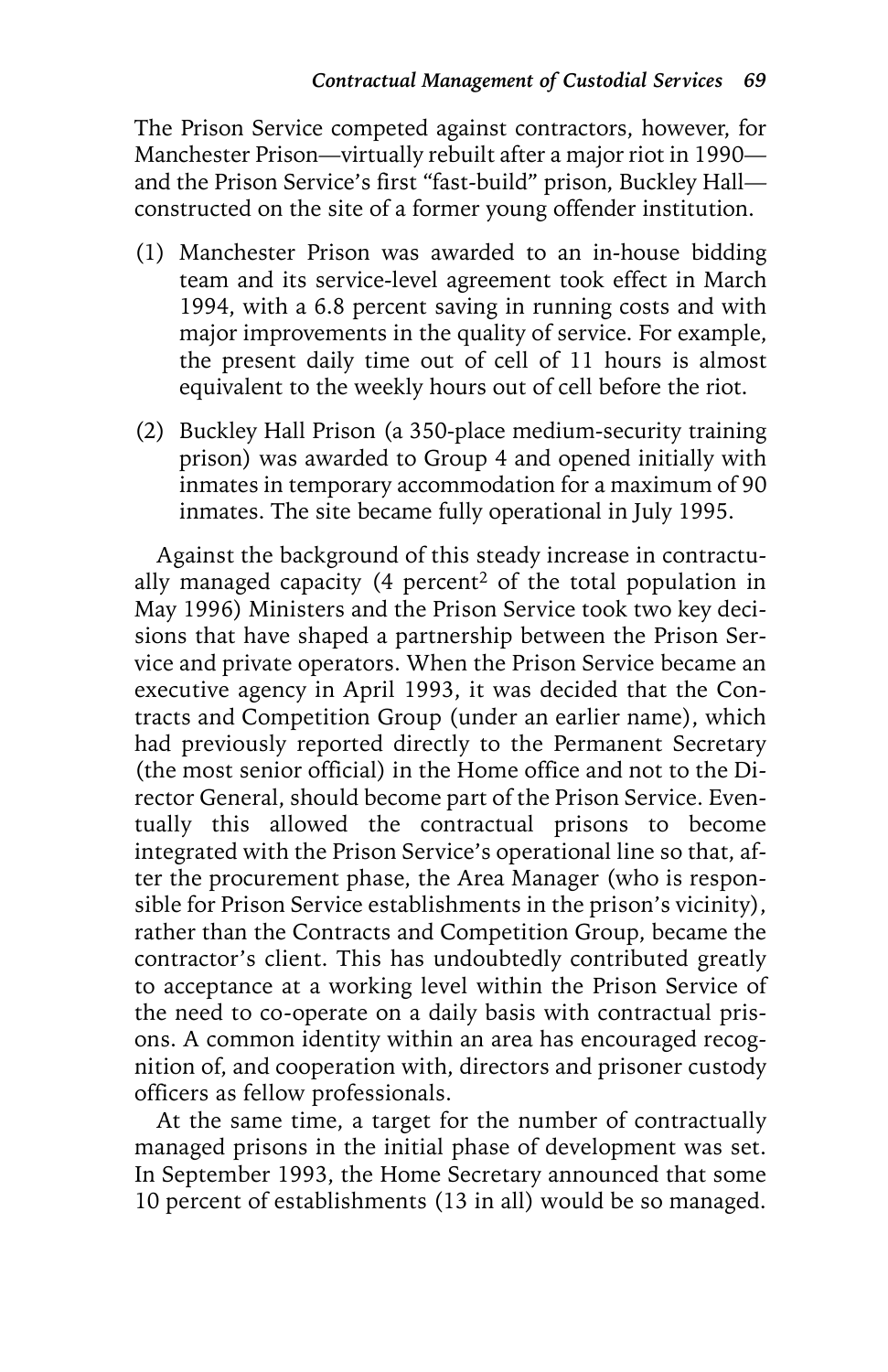This figure was to include the three new prisons I have already mentioned, six newly constructed private DCMF prisons and a remaining four, which were to be contractualized if, after market testing, the in-house bid team lost. In the event, Lowdham Grange was added to the DCMF sites and, after the Manchester and Buckley Hall market tests, the market-testing program was temporarily halted. Initially this was because of a procedural challenge by the Prison Officers' trade union, the Prison Officer's Association (POA), but, as the director general explained to the Home Affairs Select Committee on June 5, 1996, against a rapidly rising population, the future of the program is being reconsidered because of the likely need to reduce numbers temporarily for decanting when an establishment is transferred to contractual management. The 10 percent target was regarded by some as too small to ensure a competitive market, with each participant having a sufficiently large market share to be truly efficient and to provide career opportunities for their staff. In the event, the Government had by then announced in its White Paper, "Protecting the Public" (April 1996), that 12 additional DCMF prisons would be required by 2011/12. After allowing for the existing contracted prisons and the outstanding DCMF schemes, this will increase to 15 percent at least the contractually managed share of the estate.

In parallel with the prison program, court-escort work has been contracted out. The first escort service began in April 1993 in the East Midlands and in Humberside. The contract was awarded to Group 4, who also commenced management of the Wolds Prison, located in the same area, in that month. Since then, the following contracts have come into operation:

- London, June 1994 (Securicor Custodial Services Ltd., a part of the Securicor Group)
- East Anglia, together with Manchester, Merseyside and North Wales, July/August 1995 (Group 4 Prison and Court Services Ltd.)
- South West England and South Wales, April 1996 (Reliance Custodial Services Ltd., a part of the Reliance Group)
- South and North East England, together with West Midlands and Central Wales, April 1996 (Premier Prison Services Ltd.)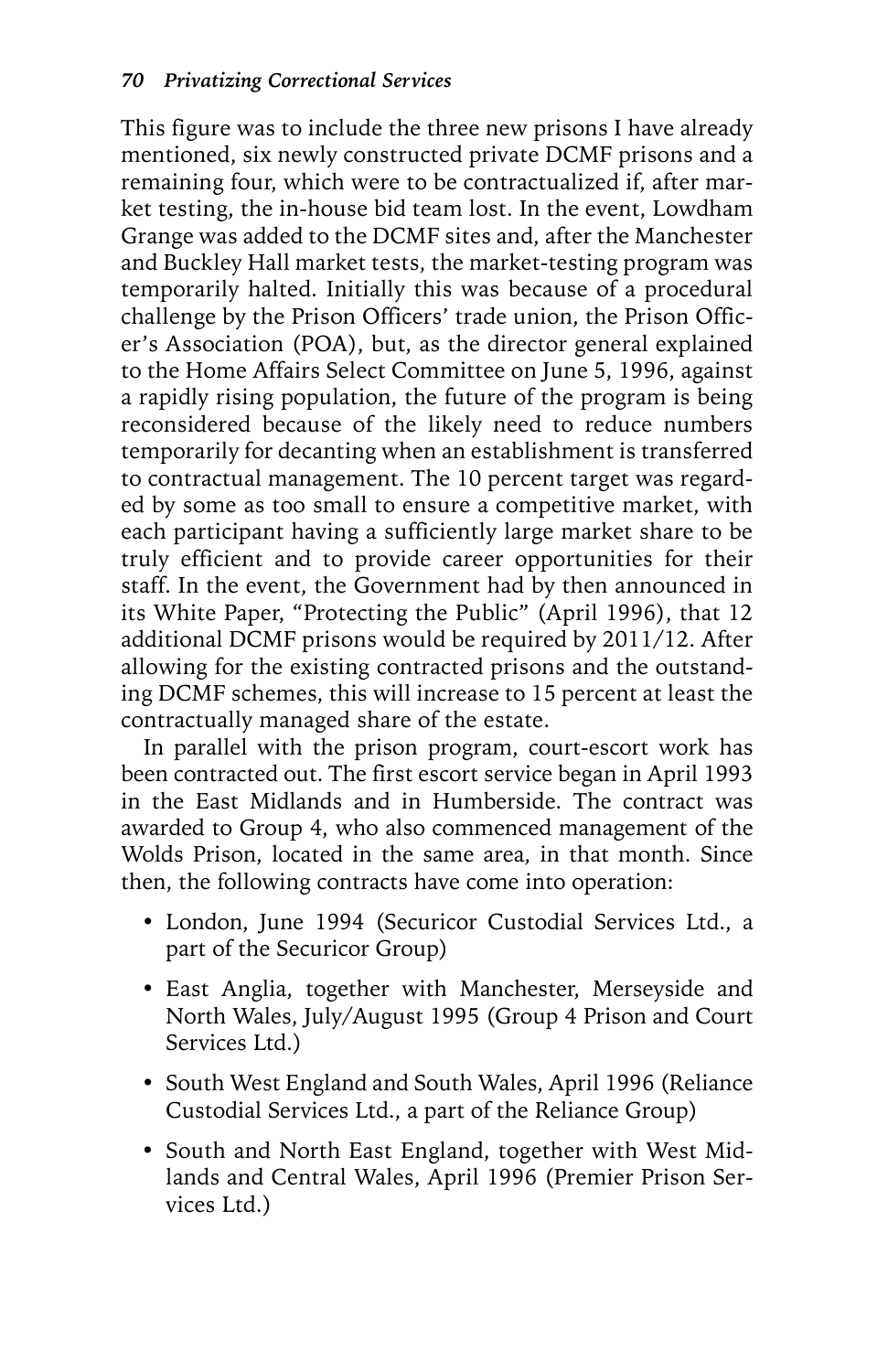#### What kinds of success?

#### *Results of privatization of prisons*

Her Majesty's Prison Service was able to report in its Corporate Plan for 1996-99:

The Prison Service has achieved a great deal to improve efficiency since it became an agency. The work of escorting prisoners to and from court has now been contracted out to the private sector in most of the country (7 of the 8 court escort areas), at an estimated cost saving in 1996–99 of around £13 million, improving performance and reducing disruption to the operation of prisons. There are now 4 prisons run by the private sector with plans for the private sector to construct, finance and run more over the next three years . . .

Work carried out to date suggests that, on 1993/94 data, private sector establishments operate at a cost of 15 percent–25 percent lower than comparable public sector establishments, while maintaining equal or better levels of performance . . . the evidence currently available suggests that it is possible to run prisons safely and effectively at a substantially lower cost than the public sector now does.

What independent evidence is there to substantiate those statements? And do they represent the full picture? It has sometimes been suggested by critics of contractually managed prisons that, unlike directly managed prisons, they are deliberately not overcrowded and the population is carefully selected to make management easy. Both are incorrect. Until 1995, Prison Service policy was not to overcrowd any new accommodation. In the face of a rapidly rising number of prisoners, this was relaxed with the exception of training prisons—that is prisons, such as Buckley Hall, for sentenced prisoners only, where currently there is no overcrowding, irrespective of date of construction. As a result, during 1996 Wolds was overcrowded by 6 percent, Blakenhurst by 10 percent, and Doncaster had a population 13 percent in excess of its designed capacity.

If we consider the population mix in 1994/95, it is clear that none of the contracted prisons has had an easy ride. The Wolds opened as the only prison solely for remand prisoners. The availability to contractual staff only of weak sanctions to ensure cooperation and work coupled with the scant provision for purpose-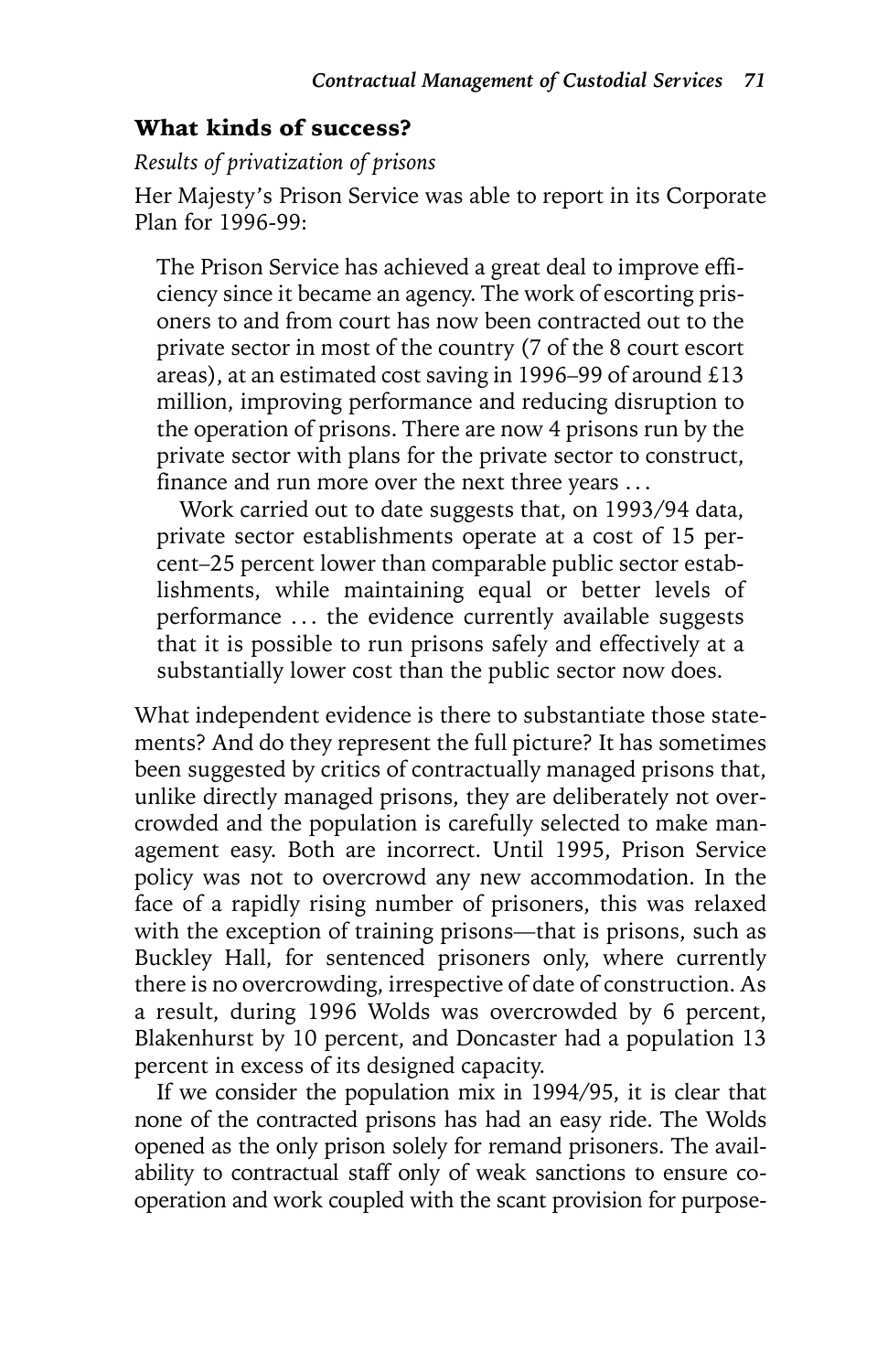ful activity in the original design was criticized by HM Chief Inspector. The Prison Service subsequently provided the capital investment to create workshop places and changed the role of the Wolds prison so that it also took sentenced prisoners. Blakenhurst operated with a significantly lower proportion (50 percent) of more stable inmates (*i.e*., sentenced adults) compared with an average of 63 percent at comparable prisons of the same design. Moreover, there was an even greater difference in the proportion of the population who belonged to the medium security group (category C prisoners): 15 percent at Wolds compared with 23 percent at similar prisons. Doncaster's population was composed of only 19 percent sentenced adults (comparator group average is 63 percent) but 37 percent unsentenced young offenders (comparator average is nil). There had been a major disturbance when the Prison Service had earlier opened Moorland Prison nearby with a similar young offender population.

During 1994/95, there were about twice as many recorded assaults at contractually managed prisons than at comparable directly managed prisons. This is a problem at all newly opened prisons, although the population profiles described above had an impact and so may have the above-average number of hours out of cell required under the contracts. In all cases, the numbers of assaults have reduced significantly since the first year of operation.

HM Chief Inspector of Prisons inspected the Wolds 13 months after it opened (May 1993). He was concerned about the lack of constructive activity, the use of drugs, and the need to integrate Wolds into the mainstream Prison Service area management. These concerns were all addressed in 1993/94. For the most part, however, his report was highly positive, acknowledging good relationships between staff and prisoners, the generous time out of cell, civilized mealtimes compared with the rest of the estate, good-quality food and better opportunities for visits. In March 1994, the National Audit Office, which reports directly to Parliament, examined the procurement process and contract compliance for Wolds. It concluded that overall there had "been significant successes in the placing and operation of the contract" (UK, National Audit Office 1994: 2). But it called for better comparisons with performance, results, and costs in publicsector prisons, suggesting that the poor statistics could be attributed, in part, to the remand-only population in Wolds and its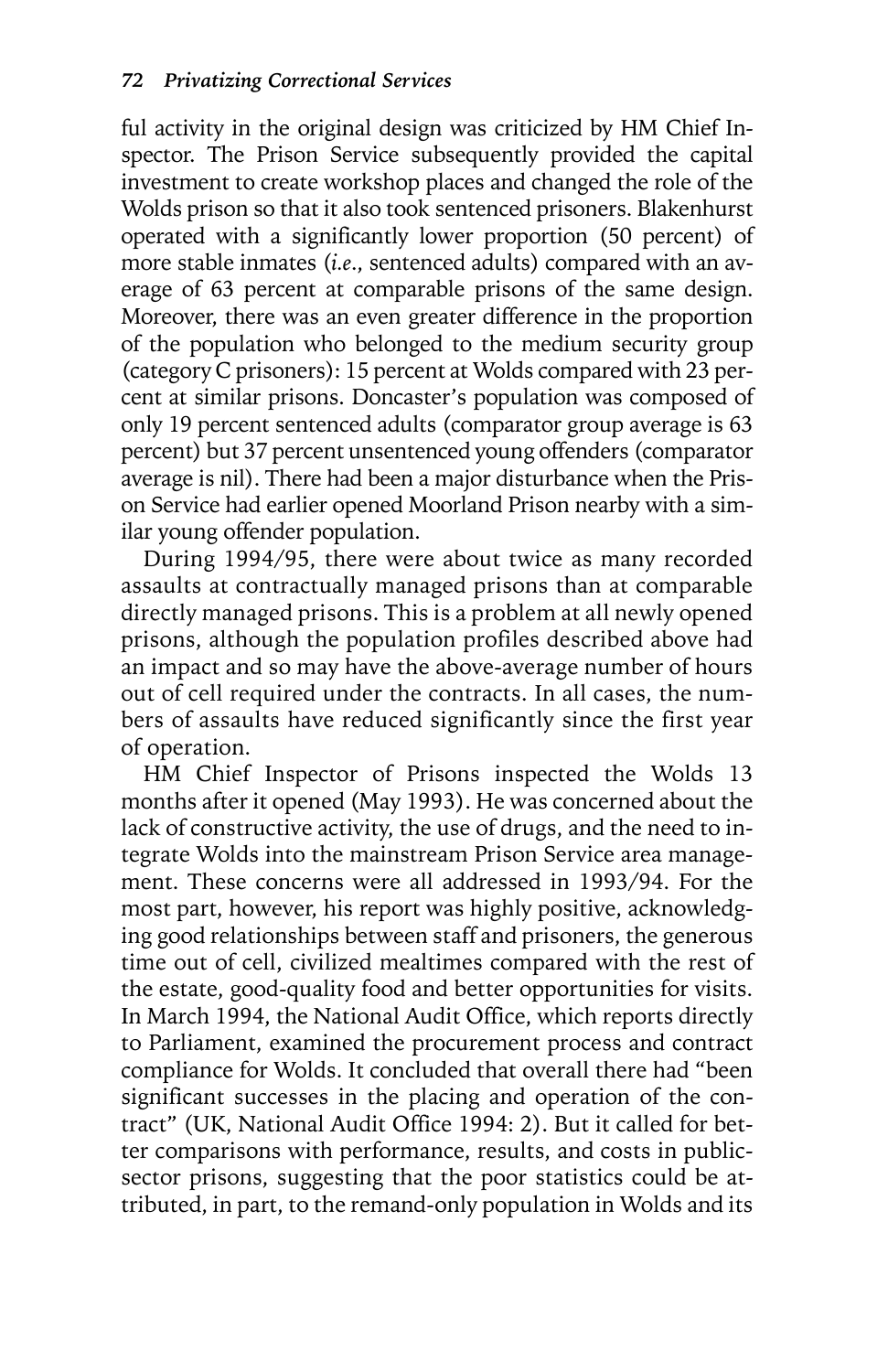separation from the Prison Service's area-management structure. Blakenhurst too was inspected barely a year after it opened (May 1994). While the Chief Inspector identified areas needing further development—particularly, systems for controlling inmate behaviour and more work to tackle re-offending—the overall conclusion was that prisoners were held securely in good modern conditions and were treated humanely. The enthusiasm and potential of staff was seen as impressive; the education and training offered to prisoners, reception into custody, and visitation arrangements were all singled out for praise. More recently, in March 1996, Doncaster was inspected by a newly appointed Chief Inspector (UK, Home Office 1996). In the light of what he saw and aware that some parts of the media had given intense coverage to Doncaster's initial problems, the Chief Inspector set aside usual procedure and called a press conference to put this into context. The national press reported his description of Doncaster as "showing an example which the rest of the Prison Service could follow."

There are also now the results of an academic research project at the Wolds (Bottomley, James, Clare and Liebling 1997). The findings relate primarily to the first two years of the prison's operation (the main field work was carried out from November 1992 to October 1993, with follow-up visits until March 1994) when the Wolds catered solely for remand prisoners and before its integration within the Prison Service area structure. Two important issues were highlighted in the report; both have been encountered not just at the Wolds and the second, not just in contracted prisons.

- (1) Wolds opened inspired by the American model of direct supervision. It was successful in certain key respects, most notably in the quality of relationships between staff and prisoners, but this also led to difficulties because of differences in British and American prison design, regime, and legislative framework:
	- the lack of effective sanctions for contractor's staff for dealing with disruptive prisoners
	- an inability to operate each living block autonomously (e.g., there were no separate exercise and educational facilities for each block).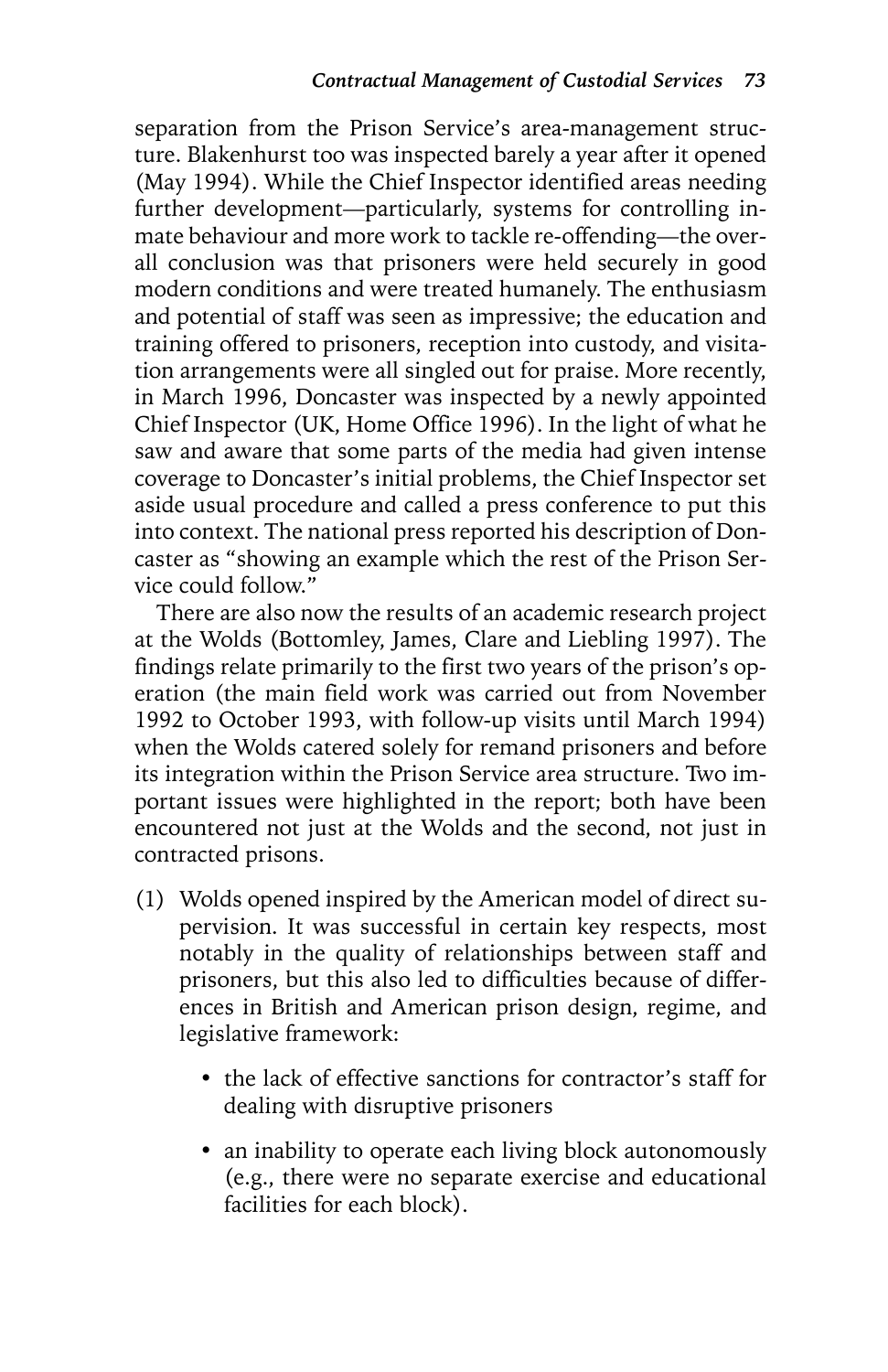#### *74 Privatizing Correctional Services*

(2) Most staff were recruited locally. This had a tremendous advantage in the creation of a new ethos for better relations between staff and prisoners and greatly improved conditions for remand prisoners, but the lack of experience created a major burden for management because of the degree and amount of initial support and guidance needed by basic-grade staff. The inmates, of course, are well seasoned.

There is a general question for penal administrators about how to achieve the right balance of control between staff and inmate when opening a new prison, particularly when the emphasis is on more time out of cell and greater respect for prisoners as individuals. The Chief Inspector commented on this in a report on a directly managed prison of a similar vintage to the contracted prisons (UK, Home Office 1995a). It had 635 prisoners (a significant proportion of whom were sentenced), had been built to the same design as Blakenhurst and had a regime with  $10\frac{1}{2}$ hours out of cell. The Chief Inspector wrote: "inevitably, with little to occupy them during that time, prisoners had taken advantage of the largely inexperienced staff to shift the balance of control in their favour. The result had been a dirty prison with a good deal of bullying and other unacceptable activities" (18). He concluded "inmates had been allowed too liberal a regime at first, but staff were now regaining control" (25). Thus, contractors and the Prison Service itself are experiencing and overcoming similar problems. This point is emphasized because media coverage of prisons tends to concentrate on the opening phase.

The overall research findings of Bottomley *et al*. (1997) were that

- the contractor had run this new prison for its first two years with relatively few major incidents, none of which involved loss of control of the prison
- while the only sample was small and over a short period of time, nearly 80 percent of prisoners at Wolds regarded it as better than other prisons that they had experienced and, although a small minority felt unprotected and vulnerable, the majority supported the contracting-out of more prisons, insofar as this would lead to improved conditions for prisoners.

The researchers question the extent to which general conclusions could be drawn from their study. They consider that com-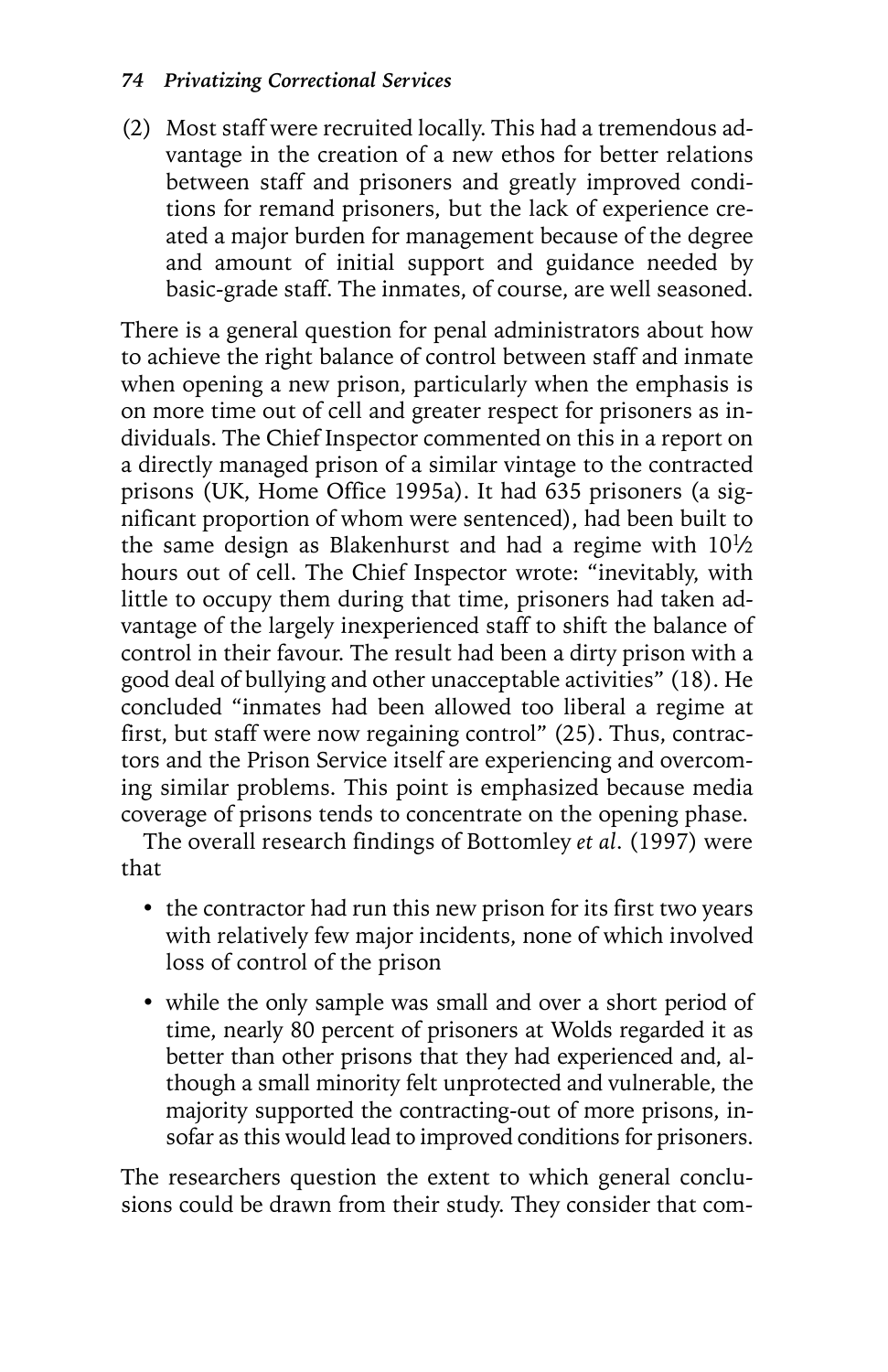parable achievements were to be found in some public-sector local prisons and believed that there is no evidence, therefore, that Wolds's achievements were necessarily related to its contracted-out status. Moreover, they suggest that although staffing levels did not lead directly to any serious compromises in the security of the prison, "there were situations in which higher levels of staffing might have improved the maintenance of order and helped to reduce staff concerns about their potential vulnerability" (Bottomley et al. 1997: 5–6).

This study was concerned exclusively with the Wolds during the phase when it housed only remand prisoners. The change in population saw the introduction in parallel across the Prison Service of an emphasis on greater control, coupled at the Wolds with a more structured regime, the installation of zonal fencing to restrict movement outside houseblocks, the creation of workshops (previously there were none), and an increase in staff. The researchers also acknowledge that the achievements at the Wolds had taken place in the face of considerable hostility from many different quarters, not least from the media. In the meantime, Doncaster's security procedures were audited in June 1995 on the same basis as directly managed prisons and it was then one of only two local prisons to be given a superior rating.

The final independent testimony comes from General Sir John Learmont's report, Review of Prison Service Security in England and Wales (UK, Home Office 1995b). His investigation followed the escape of three prisoners from the maximum-security prison at Parkhurst in January 1995. Having visited three contractually managed prisons, he and his team, which included Prison Service governors and senior policemen, were clearly impressed: "conditions were clean, the chain of command in each was taut ... The management obviously saw its role as to manage; and the value of the front line operational staff was recognized through higher pay for those who worked in daily contact with the inmates" (para. 3.138). The key was seen to be clear and effective management accountability and compliance audit:

The Directors of the contracted out prisons are accountable to their parent companies. Delivery of performance, measured against the specification in the contract, is monitored by a Controller, who is an experienced Governor, with a small support staff provided by the Prison Service and located at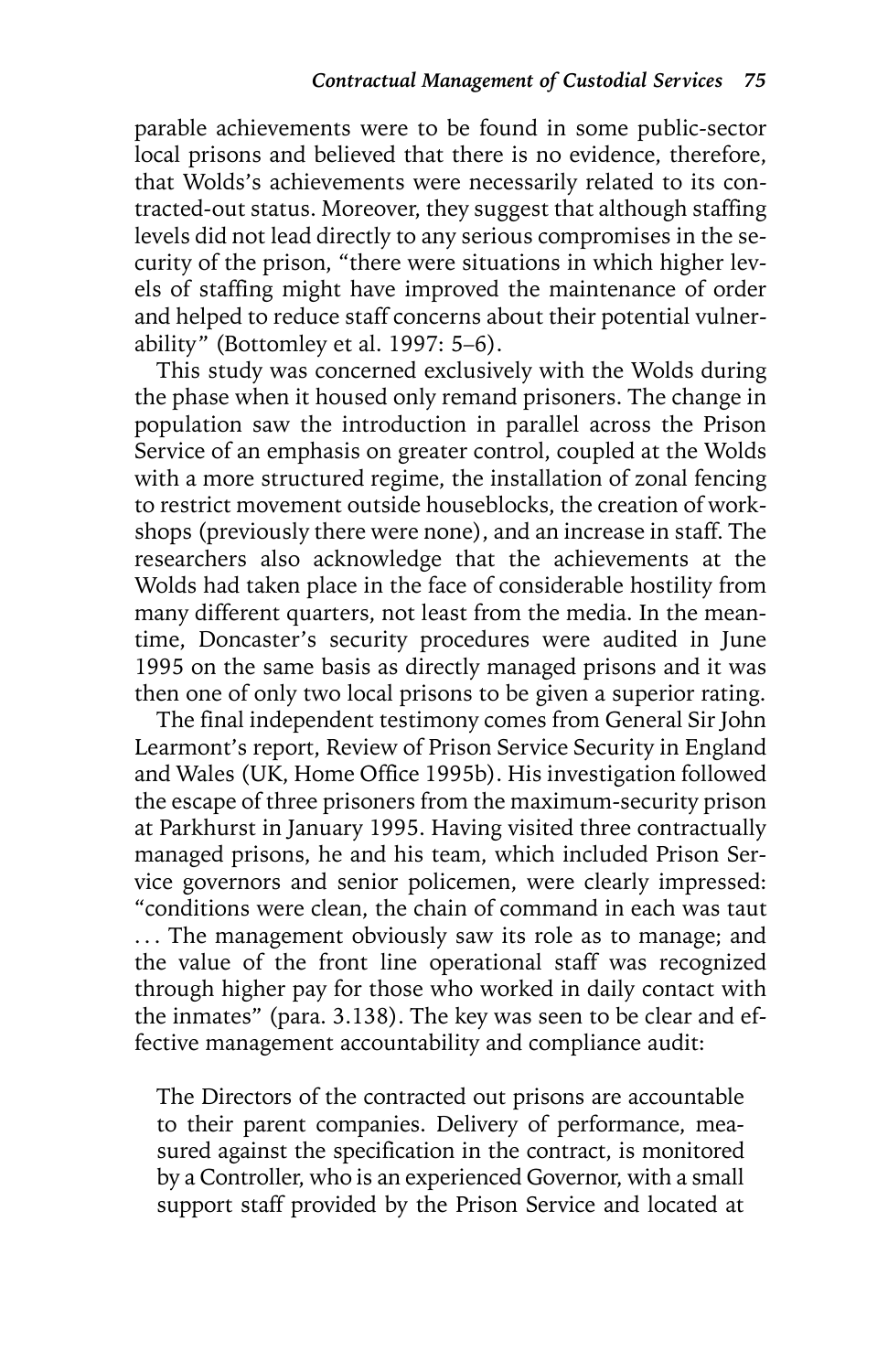the prison. The Controller is also required to carry out all adjudications on prisoners and to advise the Area Manager on all matters regarding the running of the prison. The Area Manager is expected to ensure compliance with the contract, to identify any variations necessary and generally to be satisfied with the way the prison is working. Such arrangements raise the question as to whether the problems at Whitemoor and Parkhurst<sup>3</sup> would ever have arisen if the Prison Service had the same monitoring and audit arrangements which are compulsory for the private sector. Through this mechanism, performance standards in private prisons are kept under review, with the result they are maintained at a high level. In comparison with public sector prisons, private prisons demonstrate the advantages of a tauter management chain, greater freedom for Governors to manage and continuous audit on site. (UK, Home Office 1995b: para 3.139)

Sir John Learmont had one major reservation: that minimum statutory staffing levels were not included in any of the contracts. The recommendation in favour of minimum staffing levels was considered carefully. On the one hand, as Sir John recognized, "potential involvement of the private sector and the prospect of competition promotes internal re-examination. It stimulates the adoption of modern best practice and business methods. Experience has also shown that competition is likely to cut the cost of the services and increase their efficiency" (UK, Home Office 1995b: para 3.137). Nevertheless, Sir John commented that with the wrong contractor or contractual arrangements there is the risk "that pursuit of cost control, either to maximize profit or to win a market test, could lead to ill-judged economies that threaten physical or dynamic security" (para 3.137).

Having weighed these issues, the Prison Service decided not to set minimum staffing levels. Instead it was decided to continue, for bid evaluation purposes, to analyze the staffing levels in great detail, including a 15 minute breakdown throughout the time that prisoners are unlocked and the distribution of staff in cell blocks. In addition, indicative staffing levels are included in the contract as an audit aide for those who will monitor the delivery of the service.

While clearly impressed by what he saw at contractually managed prisons, Sir John Learmont concluded by recommending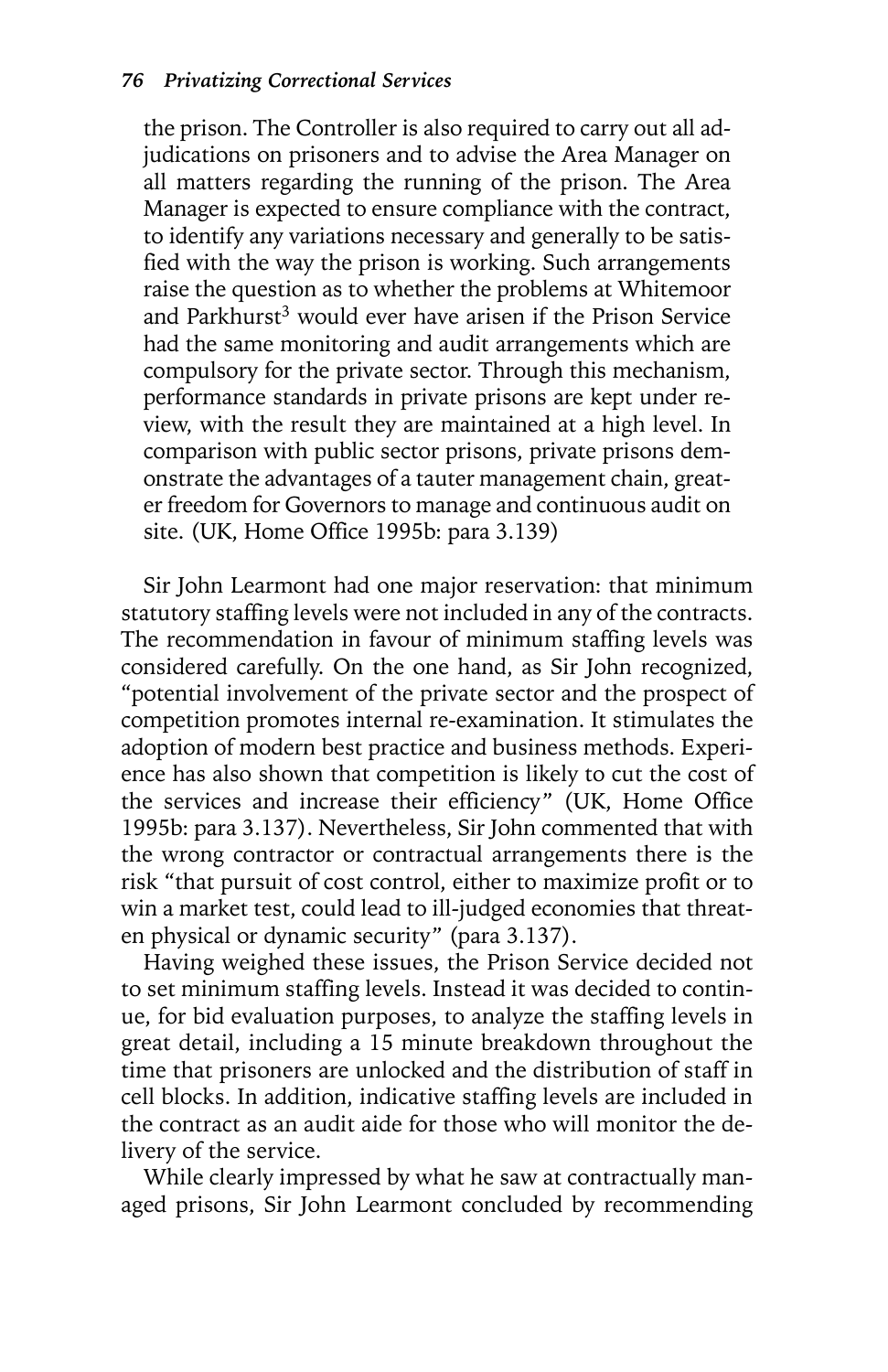that a substantial public-sector penal service should be retained: "it provides a safeguard against private sector bankruptcies, withdrawals or monopolies. However, there were lessons to be learned from the private prisons which should be applied across the Service" (UK, Home Office 1995b: para 3.141).

The next item of research to be published, (13 June 1996), was a cost analysis for 1994/95 by the consultants, Coopers and Lybrand (1996). The results, based on a more vigorous analysis than had been achieved before, confirmed that there are significant savings on operating costs, in the order of 13 percent to 22 percent relative to the average costs of a group of comparable prisons. In addition, on average, contractually managed prisons perform well or better on escapes or visiting entitlement, the number of hours during which prisoners are unlocked is higher and, when allowance is made for remand prisoners, who do not have to engage in work, the average weekly hours of purposeful activity are also higher. On the debit side, the study indicated that assaults were also higher than at comparable public prisons.

### *Results of privatization of escort services*

The escorts contracts also contribute significantly to an understanding of what can be achieved through private sector involvement. In addition to savings that will rise to approximately £90 million (CDN\$189 million) by 1999/2000, when this work is fully contracted in England and Wales. The original escort contractor (Group 4 in the Humberside and East Midlands escort area) has cut escapes from custody over three years by 82 percent compared with the service provided jointly by HM Prison Service and the police. In addition, a customer-satisfaction survey seeking the views of police, court, and Prison Service staff was undertaken in this area in 1994. It showed that 86 per cent of those who responded were either satisfied or very satisfied with the service provided by contracted-out escort services. A further survey was conducted in both East Midlands and London in 1995. This showed an improvement in the level of satisfaction with Group 4's performance to 95 per cent, a level that was also achieved by Securicor in London. Above all, this policy means that highly trained police officers are spending more time on patrol, responding to calls for assistance, and seeking to clear up crime, rather than on ferrying prisoners from one location to another.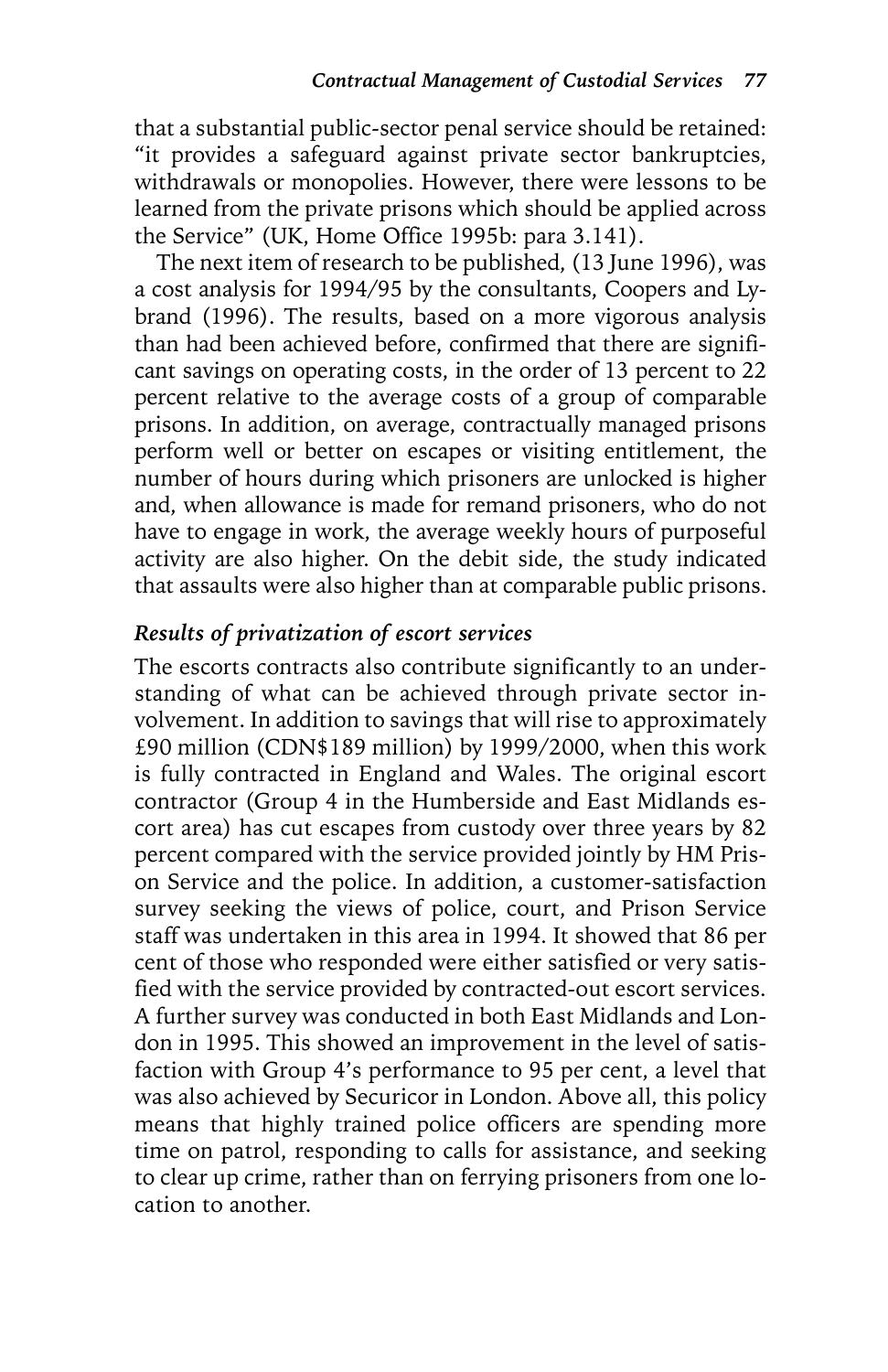The evidence reviewed so far indicates why HM Prison Service indicated in its Corporate Plan for 1996 to 1999 that contractualization is seen as a spur to better performance and reorganization within directly managed prisons. Within our own custodial facilities "the emphasis has to be on reducing costs; by finding more flexible ways of working, with reductions in service as the last resort. The Service is also developing imaginative new ways of working with the private sector, as part of the Private Finance Initiative" (UK, HM Prisons Service 1995: para 4.6)

## The nature of future contracts for private prisons

The program to design, construct, manage and finance prisons by private means (DCMF) is a new chapter in the development of contracted management, undertaken as part of the Government's wider Private Finance Initiative (PFI). The initial phase consists of:

- Bridgend, an 800-place, high and medium security prison for remand and sentenced prisoners, including young offenders for which a contract has been awarded to a consortium of Securicor, Sieferts and W.S. Atkins<sup>4</sup> with Costains and Skanska as construction partners
- Fazakerley, a 600-place, high and medium security prison for remand and sentenced prisoners including young offenders for which a contract has been awarded to a consortium of Group 4 and Tarmac<sup>5</sup>
- Lowdham Grange, a 500-place, high security prison for sentenced adult prisoners for which a contract is expected to be let in the autumn of 1997.

All three should be operating at the maximum capacity for which they were designed by early in 1998/99. The third project, Lowdham Grange, will achieve this because, first, by learning from the Bridgend and Fazakerley competition we are able to use bankable contractual terms and, second, while not limiting innovation in design, construction, and operation, we have adopted a procurement strategy driven by fast-track and lower cost construction techniques developed within the Prison Service. The duration of each contract will be 25 years from the time that each prison becomes operational; at the end of this term, the property will revert to the Crown.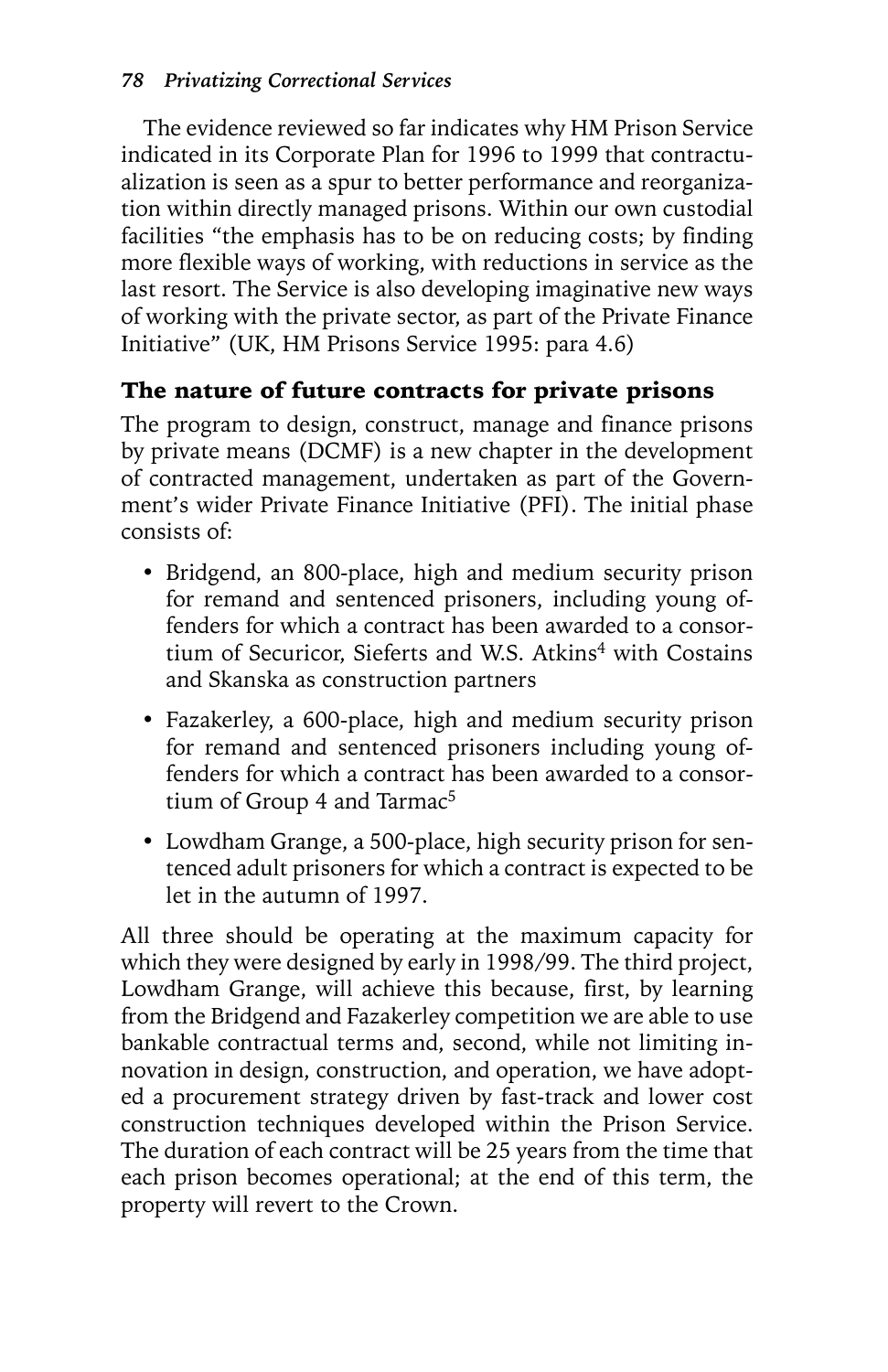In accordance with the principles of PFI, the procurement of the custodial services was based mainly upon an output specification, setting out what needed to be delivered, but not how. (The main exceptions to the purist PFI approach were mandatory security processes.) Through a combination of payment mechanisms and specific contract conditions, there is substantial transfer of risk to the private sector, both through the design, planning, and construction phases and during operation, the degree of risk being based on which party is best able to bear it and at a price that represents value for money.

The contracts are placed with special project companies, a procedure that ensures a similar transfer of risk within that consortium to the member best able to bear it. For example, the building contractor may work to a guaranteed maximum price for the design and built contract and also take completion risks. The operator similarly must ensure that performance meets the contractual requirements and does not result in deductions from the revenue stream. The project company and its equity takes an overall risk on the assumptions about revenue and the placement of risks within the consortium.

The main features of the contracts negotiated are the transfer of key risks through the structure of the payment streams.

*Availability* The contractor is paid a daily rate for prison places made available, hence no payment is made until the prison is up and running.

*Performance* Building on our experience of management contracts, performance is monitored by a range of indicators for effective prison management, including escapes and provision of out-of-cell activities for prisoners. Payments to the prison operator will depend on performance; persistent poor performance can result in termination.

*Volume* Volume risk lies with the public sector, not the private sector. There are volume-related payments if the prison operators are required to take in prisoners beyond the contracted numbers. This payment reflects the extra costs involved and was fixed in the competitive bidding process.

Other major areas of risk transferred under the contracts are: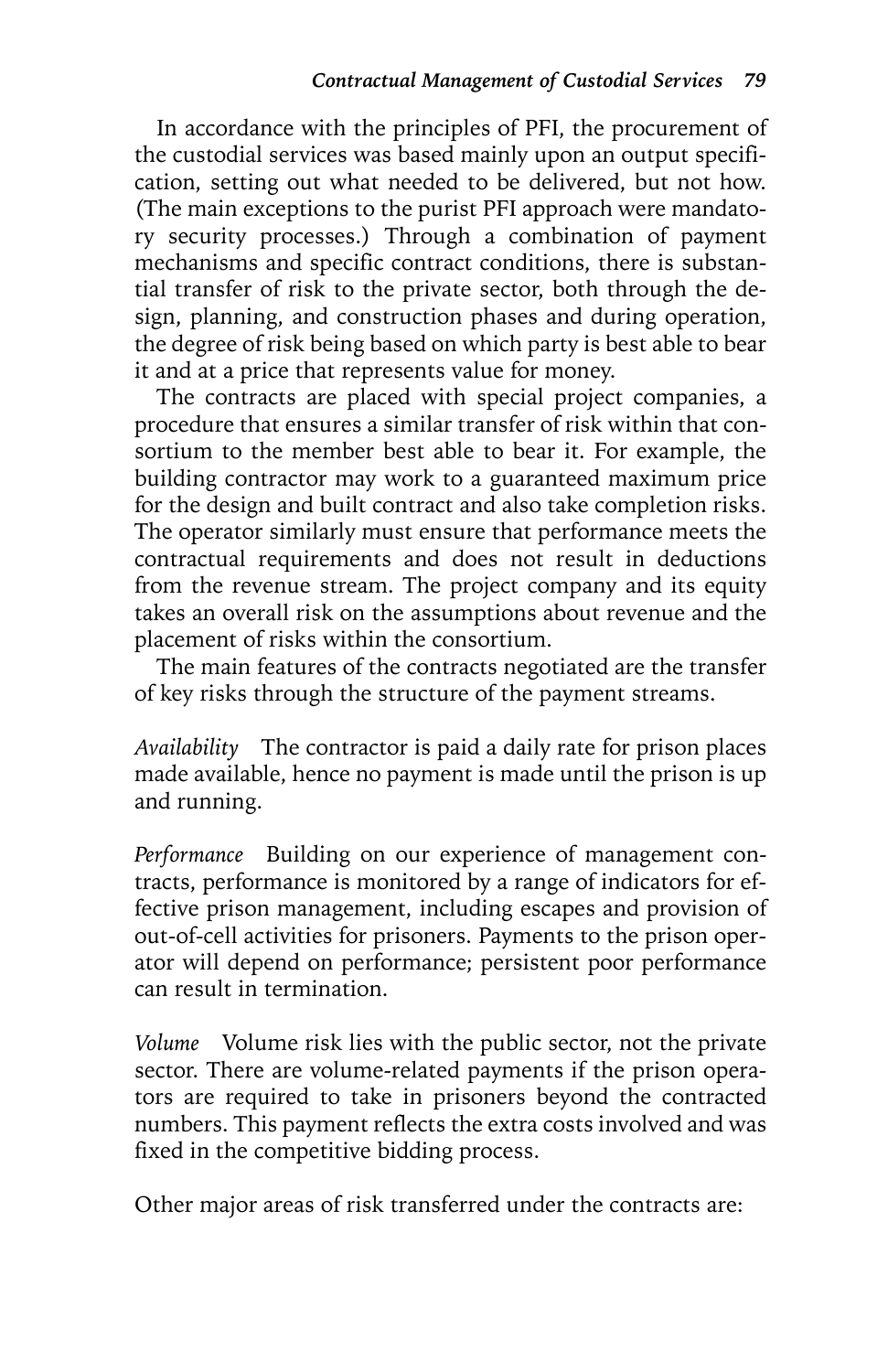#### *80 Privatizing Correctional Services*

- (1) Responsibility for obtaining detailed planning permission.
- (2) The risk of construction-cost and time overruns must be controlled by the contractor because of their effects upon, respectively, the payment and the revenue streams. The previous program for the construction of new public-sector prisons was marked by an average 18 percent cost overruns at the post-tender stage and significant delays. No allowance is made in the price the Prison Service pays for building-cost overruns, and there is no payment until the service is available. Additionally, delayed opening results in liquidated damages that reflect the shortage of prison accommodation and the high cost of keeping prisoners in police cells.
- (3) Responsibility for maintenance backed up by regular dilapidation surveys throughout the contract and prior to contract end.
- (4) Responsibility for changes in general legislation, rather than that specific to custodial services.

Due to the contract length and high proportion of labour costs relative to the contract value, there is a five-yearly price review mechanism to cover external factors that have significantly increased or decreased costs for all prison operators. The contract also encourages continued technical innovation, with the sharing of financial benefits between the contractor and the Prison Service.

If the contractor materially defaults on its obligations, or becomes insolvent, the Prison Service may terminate the contract. Where there is outstanding debt, however, the consortium's lenders have the right to provide an alternative operator. If the consortium's lenders fail to do so, the Prison Service has the right to step in to support the continued safe operation of the prison itself at cost plus 5 percent or terminate and pay off the lower of outstanding debt and the net present value of remaining contract. After five years, the contract may be terminated voluntarily, by paying the consortium its outstanding debt and fair market value for its equity. But the overall thrust in the contract is, first, one of remedy or replacement of a faulty element rather than termination and, second, flexibility in providing a framework for a contractual service over 25 years by managing the introduction of changes over that period.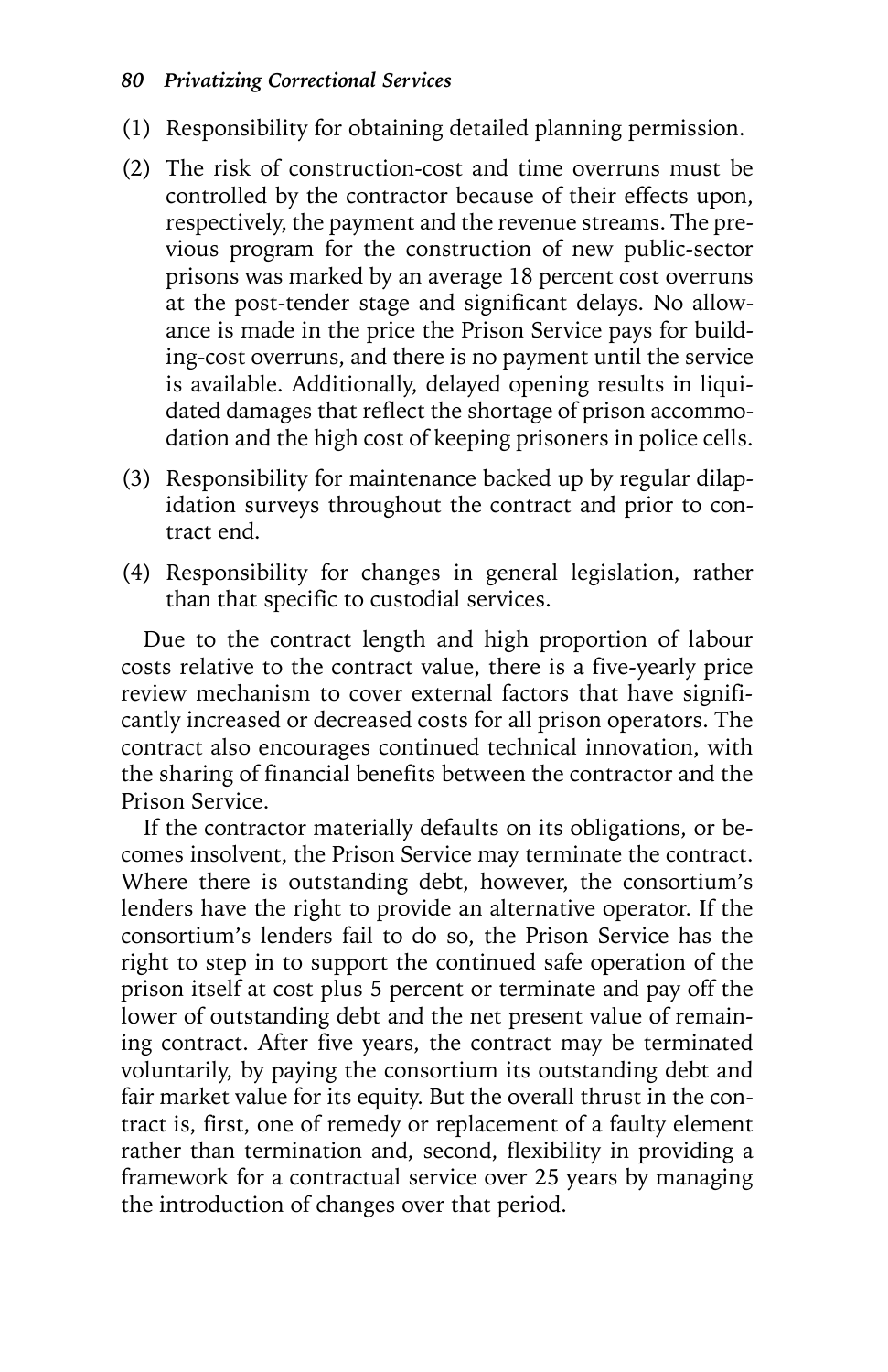It was estimated that the aggregate net present values of the custodial services represent a saving in excess of 10 percent over the contract life, compared to risk-adjusted public sector comparators.

As with previous procurement exercises, the bids for Bridgend and Fazakerley were assessed on the basis of deliverability, price, and quality, but with the addition of extra credit for innovation. A weighting was applied to both the quality and innovation scoring: keeping prisoners in custody (20 percent), maintaining order and control (20 percent), providing decent conditions and meeting prisoners' needs (15 percent), providing adequate management systems (15 percent), providing a positive regime to address prisoners' offences (12 percent), helping prisoners prepare for their return to community (12 percent), and demonstrating sensitivity to the local environment (6 percent). This criteria was made available to bidders in the invitation to tender (ITT) to ensure that they were aware of how the Prison Service would be assessing their bids.

The pricing mechanism is as follows. Once the prison has been opened, a place must be available for a prisoner before there is an obligation to pay for it, regardless of whether or not it is filled. A place is a series of functions, not just a cell; for example, there must be adequate staffing levels, health care and food. To be available at all, a place must satisfy certain requirements set out in the contract. Also, the full price per place is subject to reductions.

- If the amount of doubling (two prisoners sharing a cell) exceeds a permitted level for more than two days, the price for each doubled place will be reduced by up to 5 percent. The permitted level of doubling allows the consortium to manage the cells for maintenance but discourages undesirable levels of overcrowding.
- If the regime in the prison fails to meet certain standards, the amount payable will also be reduced by up to a maximum of 5 percent.

There is also a mechanism that will increase prices. Two of the component parts of the price payable will be indexed; the third—notionally for project costs—is not. The rates of indexation are the Retail Price Index (RPI) and RPI plus 2 percent;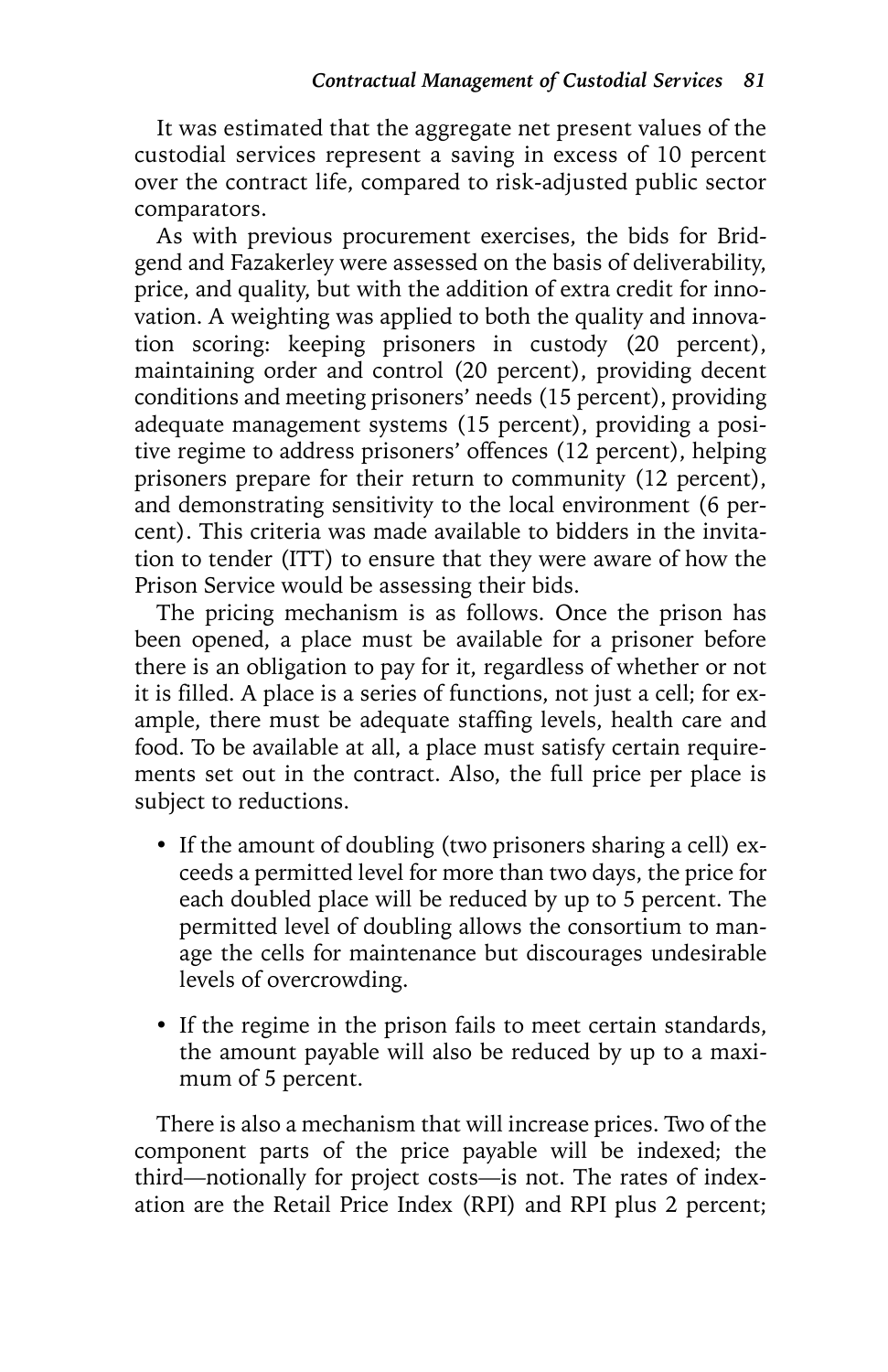these rates were set in competition. The RPI plus 2 percent relates to the labour element of the operational costs and RPI relates to the rest.

Irrespective of indexation and performance, there are five ways in which the price payable can be varied:

- if a change in the way the prison is built or operated is required;
- if legislation is introduced that affects prisons directly and has an effect on costs;
- if legislation comes before Parliament relating to Health and Safety issues that would have a cost impact on the prison, the consortium can raise this as a reason for an increase in price, but the Prison Service then has the opportunity to seek off-setting cost reductions on other grounds;
- where there is a change in the manner in which security and control are maintained using new technology, the Prison Service is entitled to a share in any savings;

(For the points above the parties must attempt to agree any variation, but if they fail, the matter goes to binding arbitration.)

• where there has been a change in the consortium's costs of more than 5 percent and beyond its control, or a change in costs generally affecting prisons that is not accurately reflected in the indexation provisions, the consortium may seek on the fifth anniversary of the opening date and on every fifth year thereafter a change in price such that it is able to obtain the level of return expected in its original finance plan.

In the latter case, if the parties cannot agree upon a variation, the matter is taken to an expert. The consortium must accept the expert's opinion if HM Prison Service does, otherwise the contract is terminated for default. If, however, HM Prison Service rejects the decision and the consortium accepts it, the contract will terminate and HM Prison Service must pay the consortium a higher level of compensation based on the net present value.

The final form of contract will reflect more general commercial issues and some aspects will change as the market develops. Due to the undeveloped insurance market for prison operation and as a result of the contract negotiations, it was decided that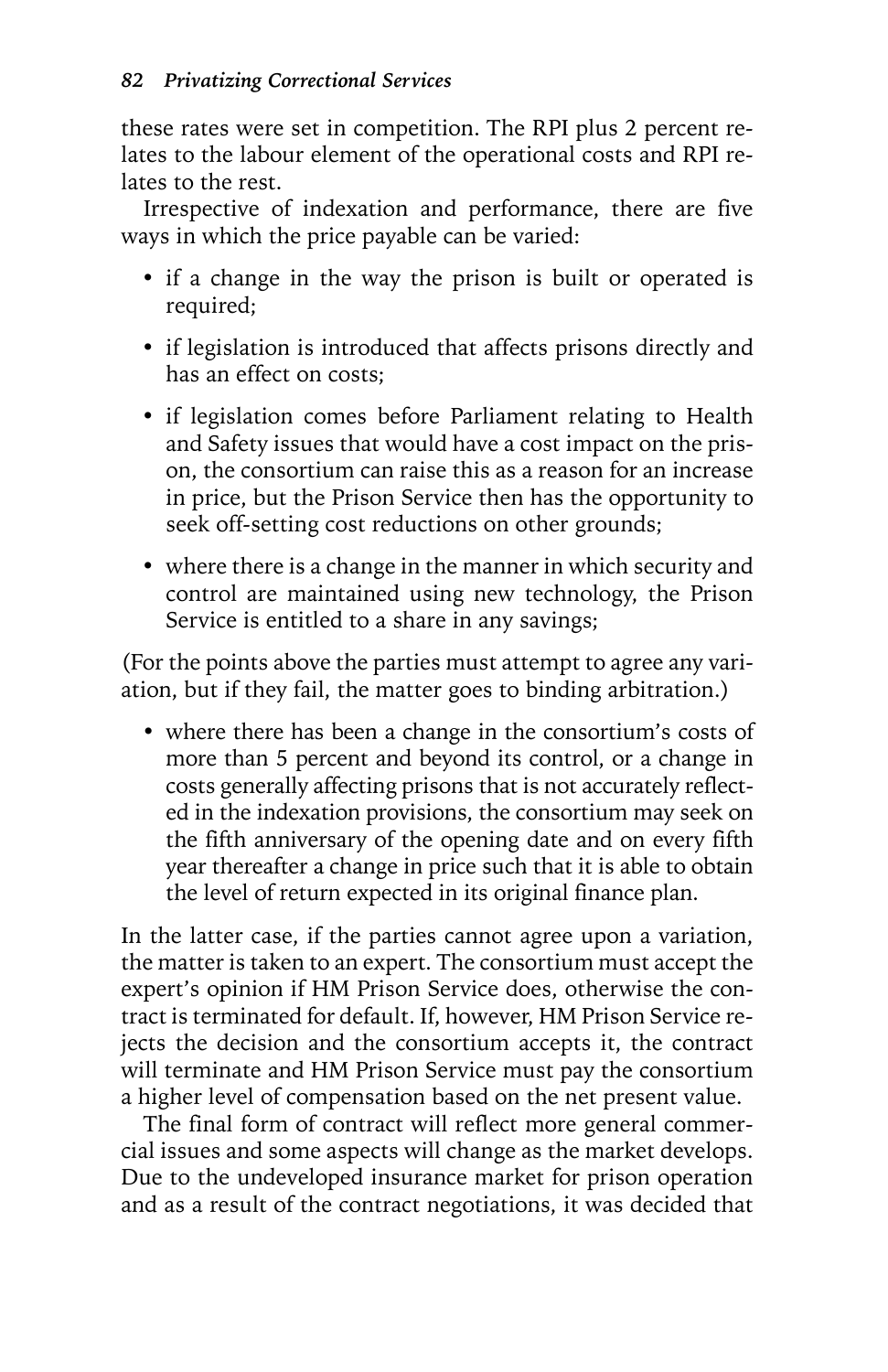the Prison Service would insure Bridgend and Fazakerley prisons in respect of malicious risks, if such insurance was not generally available at a commercial price in the United Kingdom. In these circumstances, the Prison Service would benefit from a fee reduction. This arrangement strikes a balance that gives valid protection to the private sector operator in circumstances where the general market cover for malicious damage risk disappears, while preserving the principles of risk allocation. If, for example, a particular operator is unable to obtain insurance due to doubts over its own performance, then the risk in these circumstances must be borne by the project sponsors and the Government will not provide cover. In the ITT for Lowdham Grange, however, the Prison Service did not offer to provide such cover. As the market develops, issues of this kind need to be retested in competition. The strength of interest commercially is indicated by the fact that, when the financing of one of those prisons was recently syndicated, three British banks were joined by three French, two German and two Dutch banks.

As mentioned above, in accordance with the principles of PFI, the procurement of the custodial services was based mainly upon an output specification, setting out what needed to be delivered, but not how. While it is imperative that the statement of requirements is output orientated in order to capture innovation, where there are clear operational or design constraints, these need to be made clear. These may be overriding policy requirements (e.g., 24-hour access to sanitation) or essential operational requirements (e.g., solid perimeter barrier for high security prisoners and not a chain link fence). The key issue for the procurement organization is to decide what is a core requirement or essential process and what is not before the tender stage. Equally, there is a danger that output specifications can be too broad, providing no indication of a minimum threshold for service delivery.

From the foregoing, you will appreciate the complexity of the DCMF contracts; such contracts take time to procure. The average time taken within the public sector to design and construct new prisons has been four years and, before 1991/92, the average time was seven years. Bridgend and Fazakerley prisons will come into operation within three and a half years from the date of the initial ITT. For Lowdham Grange, the whole process—procurement, design and, construction—will take just over two years.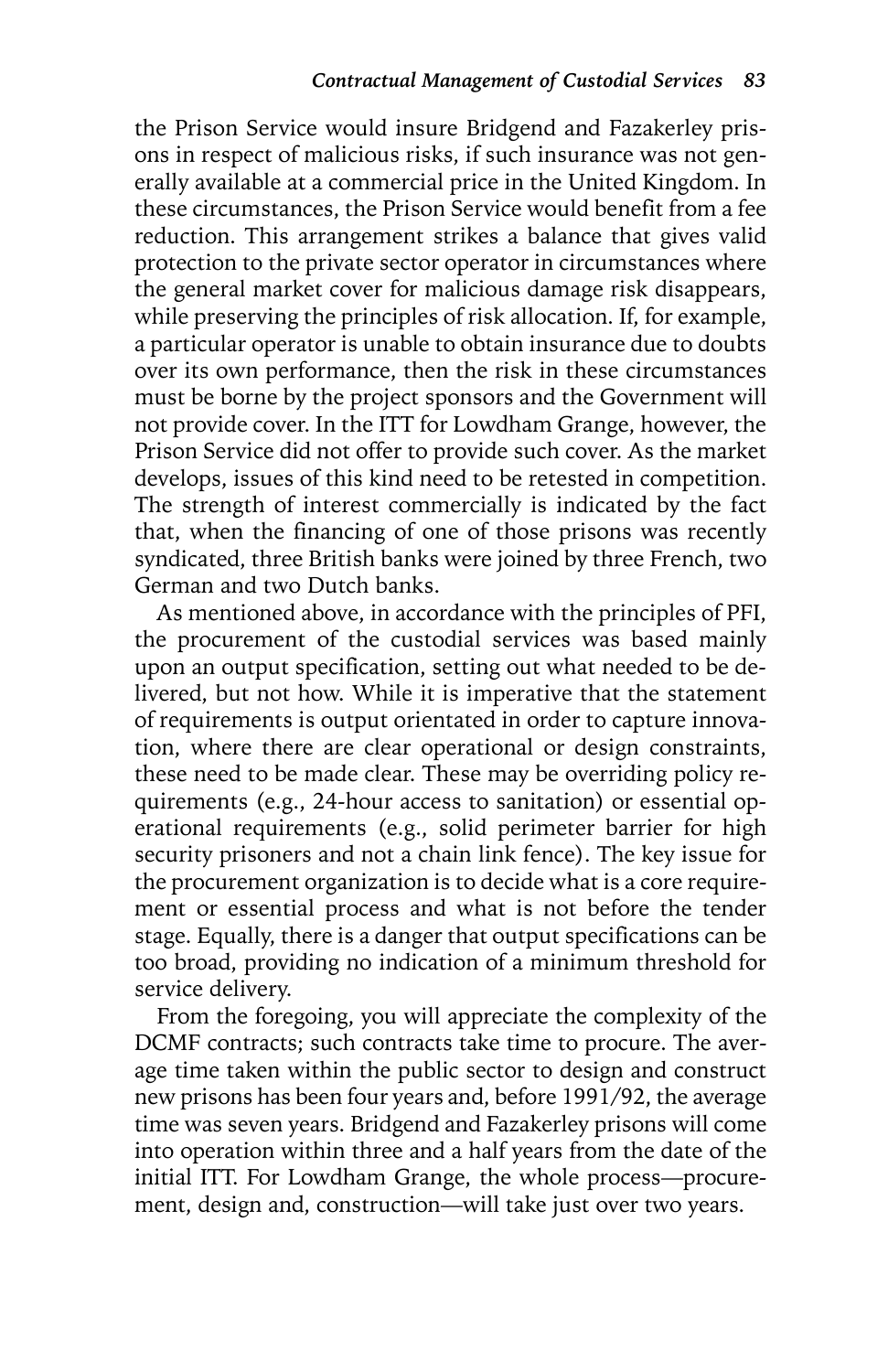#### *The principal advantages of the DCMF approach*

First, prisoner places will be delivered on time and within parameters set by the pricing mechanism, as the contract is all-embracing and thus more binding than a traditional procurement. Second, higher quality, more efficient service will be delivered by harnessing the synergy achieved through operator-led design. Third, innovative design and operational features, particularly those based on new technology, can be assessed with a view to its introduction in directly managed prisons earlier than would otherwise be possible and at private-sector risk.

As with management contracts, there will also be benefits from innovation that may be transferred across HM Prison Service as a whole. The aim is that contractors should remain under pressure to improve their effectiveness in order to continue to compete against an increasingly effective public sector.

### General lessons

Are there any general lessons from the British experience? It is necessary to be cautious about applying the practices of one jurisdiction to others but, in the course of this review, a template for contractual management has emerged. It includes:

- a clear and comprehensive statutory framework with a precise and politically acceptable allocation of duties in terms of compliance monitoring, disciplinary adjudication, and emergency intervention
- clarity about services to be purchased and the criteria against which bids will be assessed
- a willingness to look abroad while ensuring that contractors bringing in foreign expertise take due account of the ingrained penal culture that will determine inmate behaviour and expectations
- an ability to listen to the market as, ultimately, commercial terms can be no better than what the market at any time will bear; if they are not likely to be acceptable to the contracting authority it should not, after initial feasibility work, run a procurement competition
- the development of a contractual sector at a pace that allows both the penal authority and contractors to learn from ex-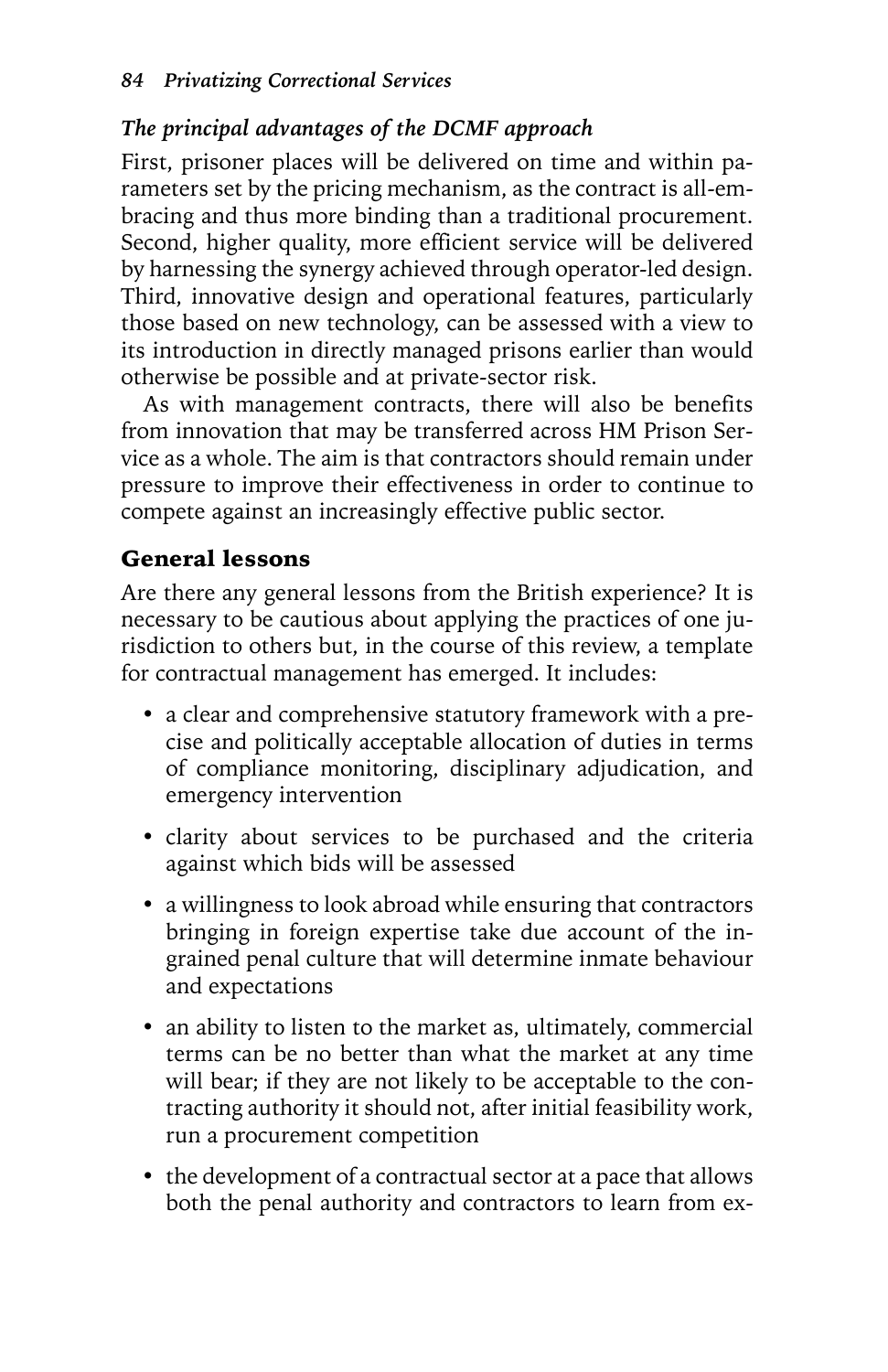perience, ideally beginning with contracts of shorter duration and covering only the less complex task of managing prisons and only later moving to longer, more multidimensional DCMF-type contracts, particularly if capital is to be sought from the private sector

- a willingness to seek useful innovation and the ability to recognize it when it is offered<sup>6</sup>
- above all, a state of mind that seeks to work in partnership with private contractors and to use what is learned from private contractors to improve the public sector's own operation. This is essential if contractual management is to work to the full benefit of taxpayer, state penal service and prisoner.

# Appendix A

## Extract from House of Commons Official Report (Hansard) for June 19, 1997

### **Prison Service (Private Sector Involvement)**

**Mr. Patrick Hall**: To ask the Secretary of State for the Home Department [Rt Hon Jack Straw MP] what conclusions he has reached about future private sector involvement in the prison service.

**Mr. Straw**: The Government have expressed reservations about the principle of contracting out the management of prisons. It is generally accepted that responsibility for the incarceration of offenders must remain with the state. The issue is whether that responsibility should, as a matter of principle, be discharged through direct management in the public sector or whether it can properly and effectively be discharged under a regulatory framework. This was addressed in the recent report [UK, House of Commons 1996] on prison management by the Home Affairs Select Committee; and the Government now wish to give further and careful consideration to the arguments deployed in that report before settling their overall approach to this issue.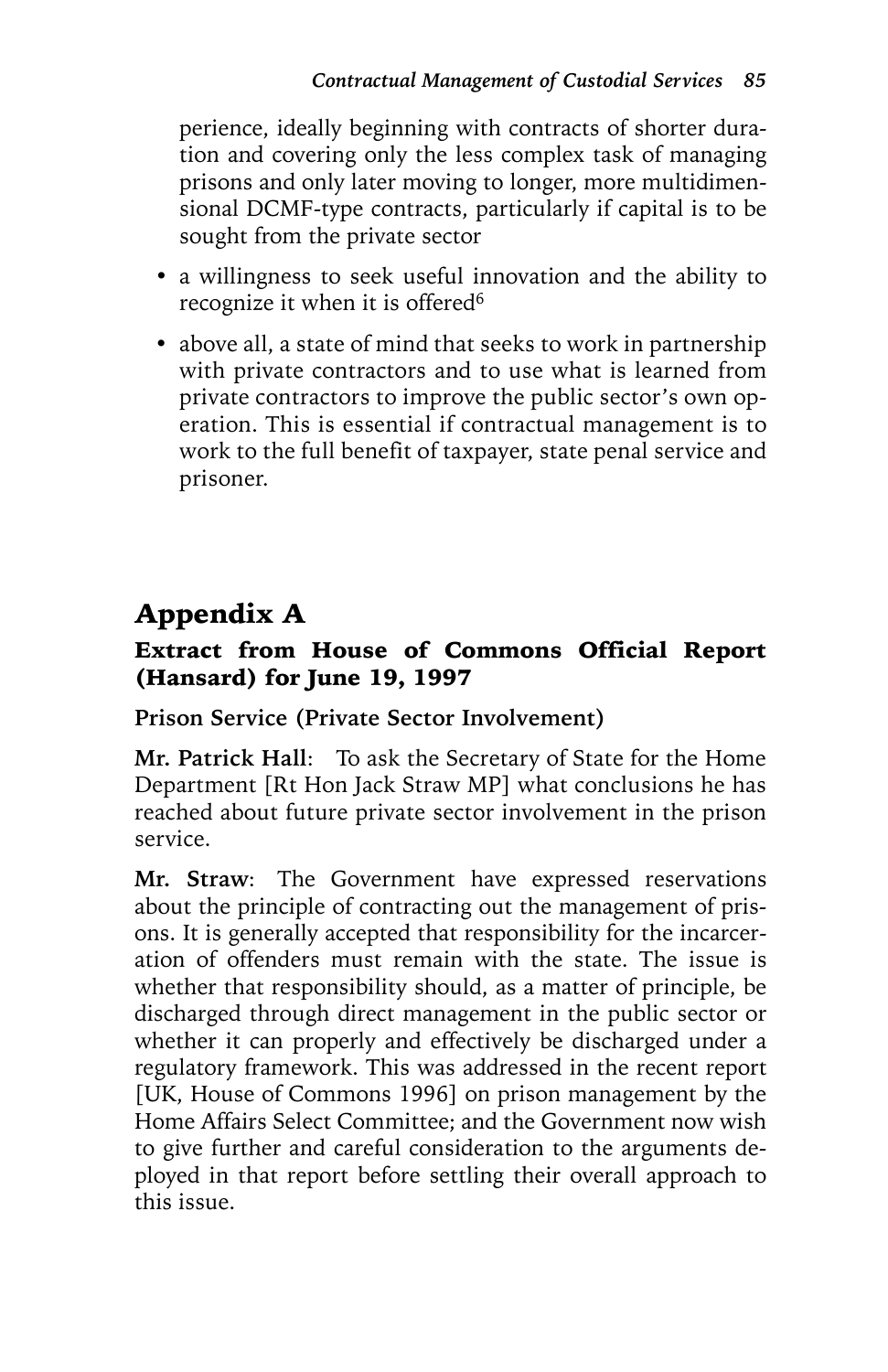Existing management contracts will be honoured, as I have already made clear. But we are considering ways in which the current regulatory framework might be strengthened. At present, all disciplinary hearings in contractually managed prisons are conducted by a state official—the Controller, a Prison Service governor, who also monitors the performance of the contractors on behalf of the responsible Prison Service Area Manager. This is an important principle from which we will not depart; and we are currently reviewing the scope for extending the Controller's powers in respect of prisoners' requests and complaints, sentence calculation, scrutiny of security classifications and frequency of security audits.

On the letting of new contracts and the renewal of existing contracts, our immediate approach is necessarily determined by current expenditure plans, to which we are committed, and by operational requirements.

We have inherited a prison population rising sharply (well above projections), with expenditure provision for new prisons limited to establishments to be designed, constructed, managed and financed by the private sector. Even with the new prison ship, Her Majesty's Prison Weare, there is huge pressure on capacity. We have therefore decided to proceed with existing procurement plans to provide additional new places on this basis by 1999/ 2000. This is an urgent operational requirement to overcome projected shortfalls in accommodation and to avoid dangerous levels of overcrowding and the use of police cells. we will shortly be launching competitions to provide an 800 place Category B local prison at Agecroft, Salford, and a 400 place Young Offenders Institution at Pucklechurch, near Bristol.

I have also authorised the renewal of the contract for the operation of Her Majesty's Prison Blakenhurst with the private sector operator, United Kingdom Detention Services. The existing contract expires on 25 May 1998; and we are required to give the operator one year's notice of a decision to renew the contract. The prison has been performing well against the current contract requirements and in comparison with comparable prisons in the public sector; and I am satisfied that the terms that have been negotiated for renewal of the contract offer value for money. The establishment could not be returned to public sector control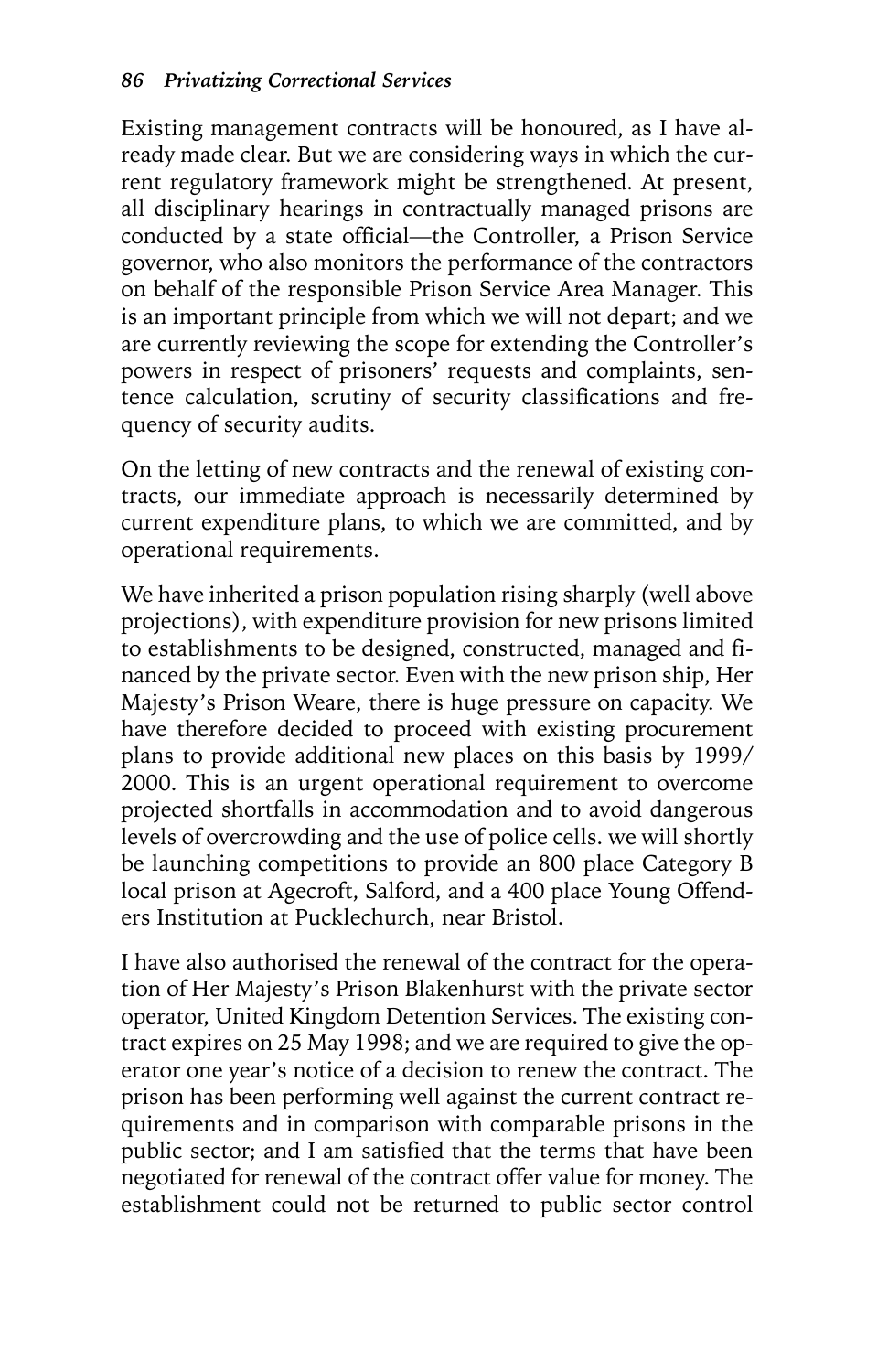without incurring additional expenditure, which would require offsetting savings elsewhere, and in the light of the current budgetary pressures on the Prison Service and pending our consideration of the Select Committee report, I am persuaded that no other course of action could be justified in current circumstances. However, in order to ensure that future options are kept as open as possible while our overall policy is under review, I have decided to renew the contract for 3 years only, the minimum practical—and contractually permissible—period.

Moreover, before further decisions are made on prison procurement beyond the extra places within existing plans or on the renewal of any other existing contracts, I have asked the Prison Service to:

- (a) explore all possible methods of using private finance on terms which offer value for money including design, build and maintain new prisons, with the public sector providing custodial services; and
- (b) to seek to demonstrate that the public sector Prison Service has the capacity to match the performance of the private sector in comparable prisons, and that realistic plans can be developed to establish a case for returning contractually managed prisons to the public sector on value for money grounds when consideration is given to the issue on the expiry of contracts. I have asked senior Prison Service manages to engage in consultations with the Prison Service unions to this end.

Proposals for private sector involvement in other areas of the Prison Service, which do not raise the same issues of principle, will be treated on their merits. I have authorised the extension of the contract with Group 4 to operate the court escort and custody services in Area 7. This is essentially a specialist service, distinguishable from the management of prisons; and I am satisfied both with the quality of the service being provided and with the terms negotiated for extension of the contract.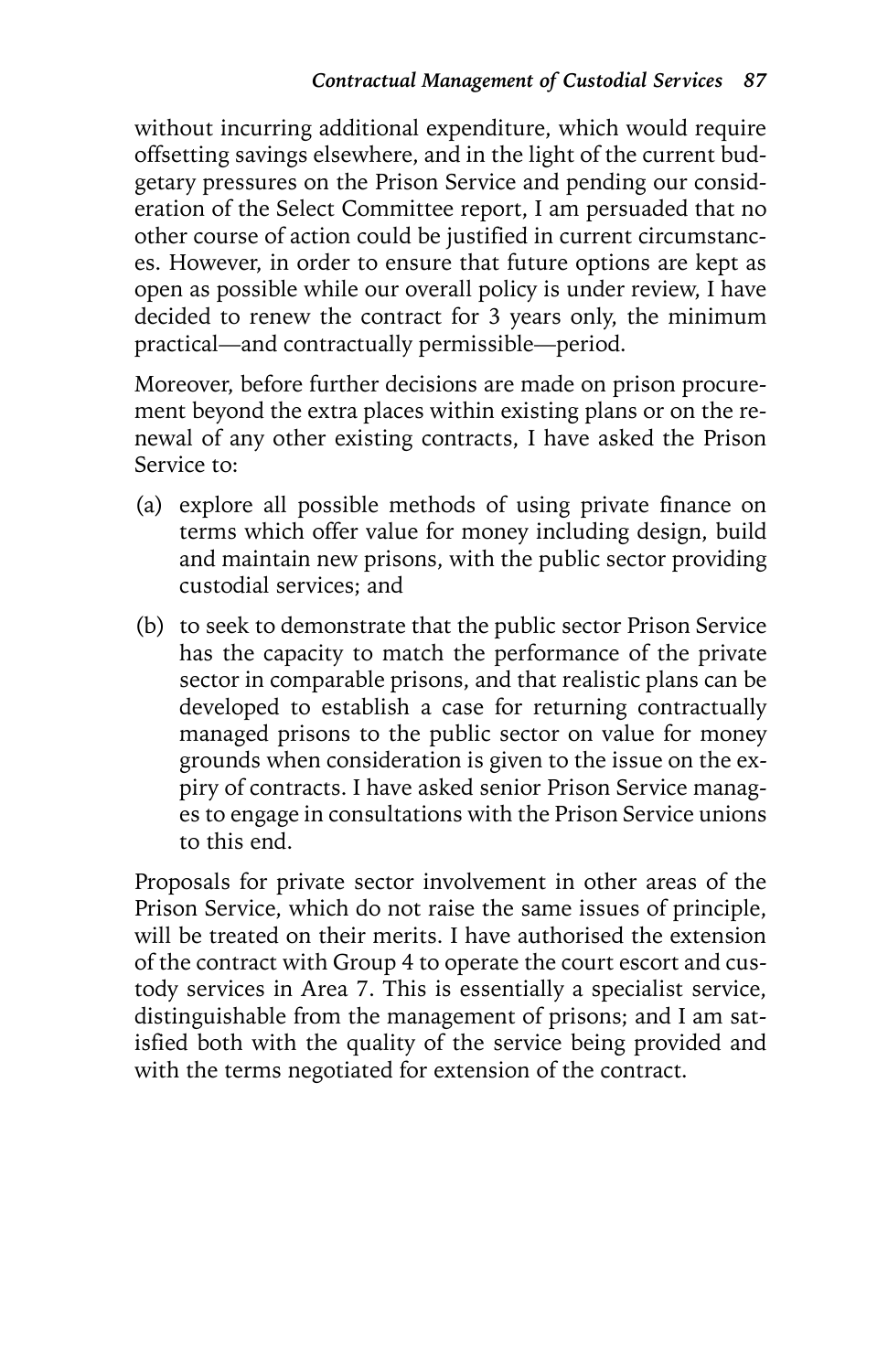

# Appendix B **?**Private adult correctional facilities in the United Kingdom

| Management Co.                            | Group 4 Prison &<br><b>Court Escort</b><br>Services Ltd. | Group 4 Prison &<br>Court Services Ltd.                     | Premier Prison Ser-<br>vices Ltd. Corp. (a<br>Wackenhut Correc-<br>tions Corp. joint ven-<br>ture company with<br>Serco Ltd.) |
|-------------------------------------------|----------------------------------------------------------|-------------------------------------------------------------|-------------------------------------------------------------------------------------------------------------------------------|
| Country                                   | England                                                  | England                                                     | England                                                                                                                       |
| Location                                  | Hull                                                     | Rochdale                                                    | South Yorkshire                                                                                                               |
| Name of facility                          | HM Prison Wolds                                          | HM Prison<br><b>Buckley Hall</b>                            | HM Prison<br>Doncaster                                                                                                        |
| Primary source<br>of prisoners            | <b>HM Prison Service</b>                                 | <b>HM Prison Service</b>                                    | <b>HM Prison Service</b>                                                                                                      |
| Type of prison                            | category B local                                         | cat. C (sentenced<br>prisoners only)                        | category B local (al-<br>so young offenders)                                                                                  |
| Designed number 320<br>of places          |                                                          | 350                                                         | 771                                                                                                                           |
| Rated capacity                            | 335                                                      | 350                                                         | 850                                                                                                                           |
| Av. num. of prisoners 326<br>(April 1996) |                                                          | 341                                                         | 841                                                                                                                           |
| Security levels                           | all (except<br>maximum)                                  | medium                                                      | all                                                                                                                           |
| Ownership                                 | public                                                   | public                                                      | public                                                                                                                        |
| Prisoners received                        | April 1992                                               | December 1994                                               | June 1994                                                                                                                     |
| Construction                              |                                                          | new (public sector) new (public sector) new (public sector) |                                                                                                                               |
| Expansion plans?                          | none                                                     | none                                                        | none                                                                                                                          |

Note: All prisoners in the United Kingdom are classified as to the level of security risk, category A being the maximum, and category D the lowest.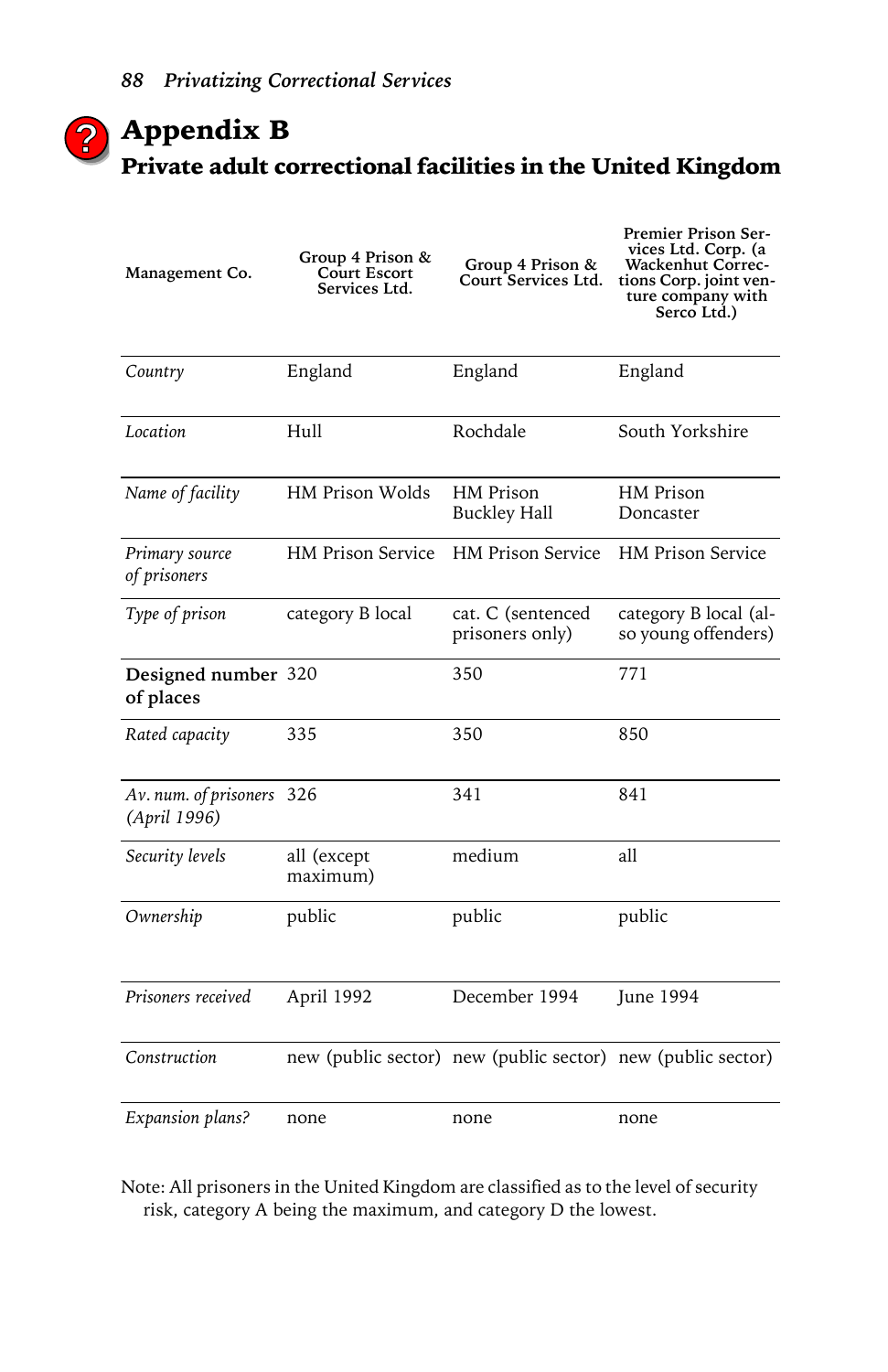| <b>UK Detention Ser-</b><br>vices Ltd. (a Correc-<br>tions Corp. of<br>America joint ven-<br>ture with Sir Robert<br>McAlpine & Sons<br>Ltd. | <b>Bridgend Custodial</b><br>Services Ltd. (Group<br>4 and Tarmac Con-<br>sortium) | Fazakerley Prison<br>Services Ltd. (Secu-<br>ricor, Seifert & At-<br>kins consortium<br>with joint venture<br>partners, Costain<br>and Skanska) | <b>Premier Prison Ser-</b><br>vices Ltd. Corp. (a<br>Wackenhut Correc-<br>tions Corp. joint ven-<br>ture company with<br>Serco Ltd.) |
|----------------------------------------------------------------------------------------------------------------------------------------------|------------------------------------------------------------------------------------|-------------------------------------------------------------------------------------------------------------------------------------------------|--------------------------------------------------------------------------------------------------------------------------------------|
| England                                                                                                                                      | Wales                                                                              | England                                                                                                                                         | England                                                                                                                              |
| Redditch                                                                                                                                     | Bridgend                                                                           | Liverpool                                                                                                                                       | Nottinghamshire                                                                                                                      |
| HM Prison<br>Blakenhurst                                                                                                                     | <b>HM Prison Parc</b>                                                              | HM Prison<br>Fazakerley                                                                                                                         | HM Prison<br>Lowdham Grange                                                                                                          |
|                                                                                                                                              | HM Prison Service HM Prison Service                                                | HM Prison Service                                                                                                                               | <b>HM Prison Service</b>                                                                                                             |
| category B local                                                                                                                             |                                                                                    | category B local (al- category B local (al- cat. B (sentenced<br>so young offenders) so young offenders) prisoners only)                        |                                                                                                                                      |
| 649                                                                                                                                          | 800                                                                                | 600                                                                                                                                             | 500                                                                                                                                  |
| 714                                                                                                                                          |                                                                                    |                                                                                                                                                 |                                                                                                                                      |

| all (except<br>maximum) | all (except<br>maximum)                                 | all                                                     | high                                                    |
|-------------------------|---------------------------------------------------------|---------------------------------------------------------|---------------------------------------------------------|
| public                  | private (reverts to<br>public sector after<br>25 years) | private (reverts to<br>public sector after<br>25 years) | private (reverts to<br>public sector after<br>25 years) |
| April 1993              | (November 1997)                                         | (December 1997)                                         | (February 1998)                                         |

new (public sector) new (private sector) new (private sector) new (private sector)

none none none none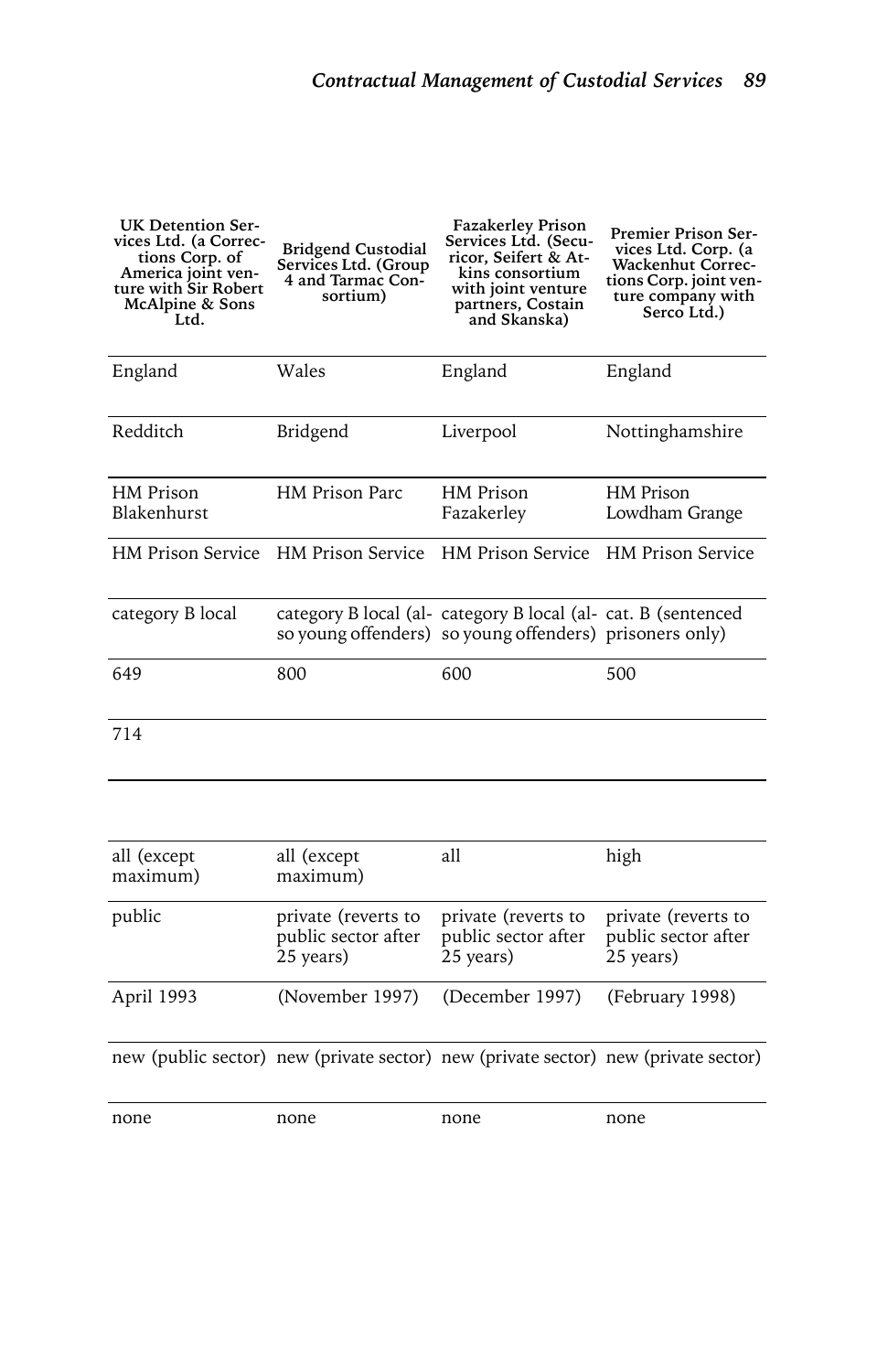# Notes

- 1 At the time of writing, 84 percent of places in the Immigration Service estate (524 places in total) were contractually managed.
- 2 With overcrowding at three of these prisons, contractual management accounted for 2,274 out of 54,640 places in use on 4 June 1996. These figures exclude immigration detainees not in prison custody but held directly by, or on behalf of, the Immigration Service.
- 3 Two maximum-security prisons managed by the Prison Service where there were serious escapes during 1995/96.
- 4 Siefert's is a leading British architectural practice and W.S. Atkins a major civil and mechanical engineering group.
- 5 Tarmac is one of the Britain's largest construction companies.
- 6 Unquestionably the real potential for this and risk transfer can only come if contractors take responsibility for designing and building prisons as well as running them. In this process, it is the future operator, not the architect or construction contractor, that needs to be in the driving seat.

# References

- Bottomley, A. Keith, Adrian James, Emma Clare and Alison Liebling (1997). *Monitoring and Evaluation of Wolds Remand Prison*. Centre for Criminology and Criminal Justice, University of Hull, and the Institute of Criminology, University of Cambridge. [Obtainable from the Home Office, UK.]
- Coopers and Lybrand (1966). Review of Comparative Costs and Performance of Privately and Publicly Operated Prisons for HM Prison Service. Prison Service Report No.1 (June).
- Deloite, Haskins, and Sells (1989). A Report on the Practicality of Private Sector Involvement in the Remand Systems.
- Livingstone, Stephen, and Tim Owen (1993). *Prison Law: Text and Materials*. Oxford: Oxford University Press.
- United Kingdom, HM Prison Service (1994). *The Escape from Whitemoor Prison on Friday 9 September 1994*. London: HMSO
	- $-$  (1995). Annual Report and Accounts. London: HMSO
- United Kingdom, Home Office (1988). *Private Sector Involvement in the Remand System*. Green paper, CM434 (July). London: HMSO.
	- $-$  (1991). Custody, Care and Justice: The Way Ahead for the Prison Ser*vice in England and Wales*. White paper. London: HMSO